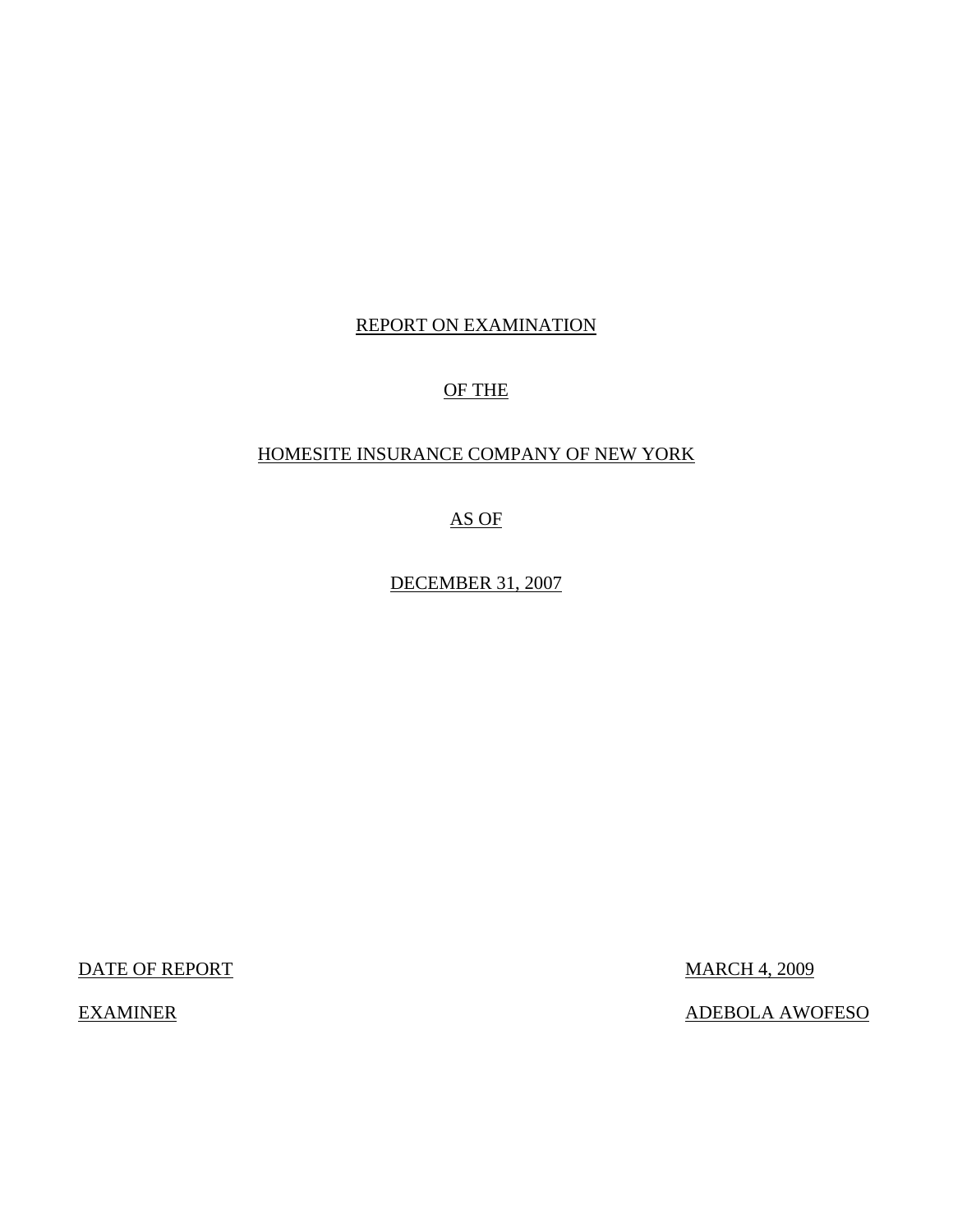# TABLE OF CONTENTS

# ITEM NO. PAGE NO.

| 1  | Scope of examination                                                                                                                                                                                    | $\overline{2}$                     |
|----|---------------------------------------------------------------------------------------------------------------------------------------------------------------------------------------------------------|------------------------------------|
| 2. | Description of Company                                                                                                                                                                                  | 3                                  |
|    | A. Management<br>B. Territory and plan of operation<br>C. Reinsurance<br>D. Holding company system<br>E. Significant operating ratios<br>F. Accounts and records<br>G. Information systems and controls | 3<br>5<br>6<br>7<br>10<br>10<br>12 |
| 3. | <b>Financial statements</b>                                                                                                                                                                             | 13                                 |
|    | A. Balance sheet<br>B. Underwriting and investment exhibit                                                                                                                                              | 13<br>15                           |
| 4. | Losses and loss adjustment expenses                                                                                                                                                                     | 16                                 |
| 5. | Market conduct activities                                                                                                                                                                               | 16                                 |
| 6. | Compliance with prior report on examination                                                                                                                                                             | 19                                 |
| 7. | Summary of comments and recommendations                                                                                                                                                                 | 21                                 |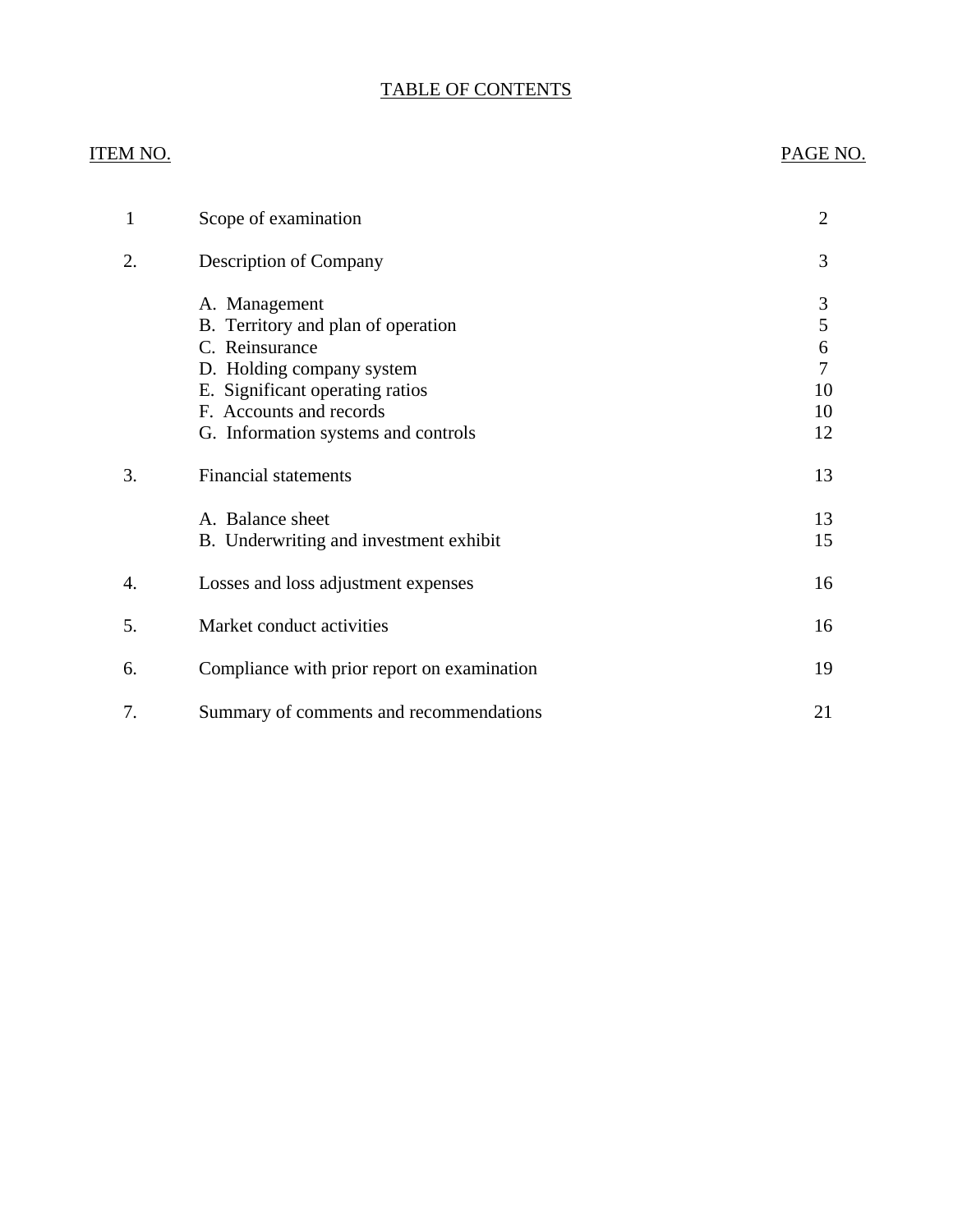

STATE OF NEW YORK INSURANCE DEPARTMENT 25 BEAVER STREET NEW YORK, NEW YORK 10004

March 4, 2009

Honorable Eric R. Dinallo Superintendent of Insurance Albany, New York 12257

Sir:

Pursuant to the requirements of the New York Insurance Law, and in compliance with the instructions contained in Appointment Number 22815 dated August 18, 2008 attached hereto, I have made an examination into the condition and affairs of Homesite Insurance Company of New York as of December 31, 2007, and submit the following report thereon.

Wherever the designation "the Company" appears herein without qualification, it should be understood to indicate Homesite Insurance Company of New York.

Wherever the term "Department" appears herein without qualification, it should be understood to mean the New York Insurance Department.

The examination was conducted at the Company's administrative office located at 99 Bedford Street, Boston, MA, 02111.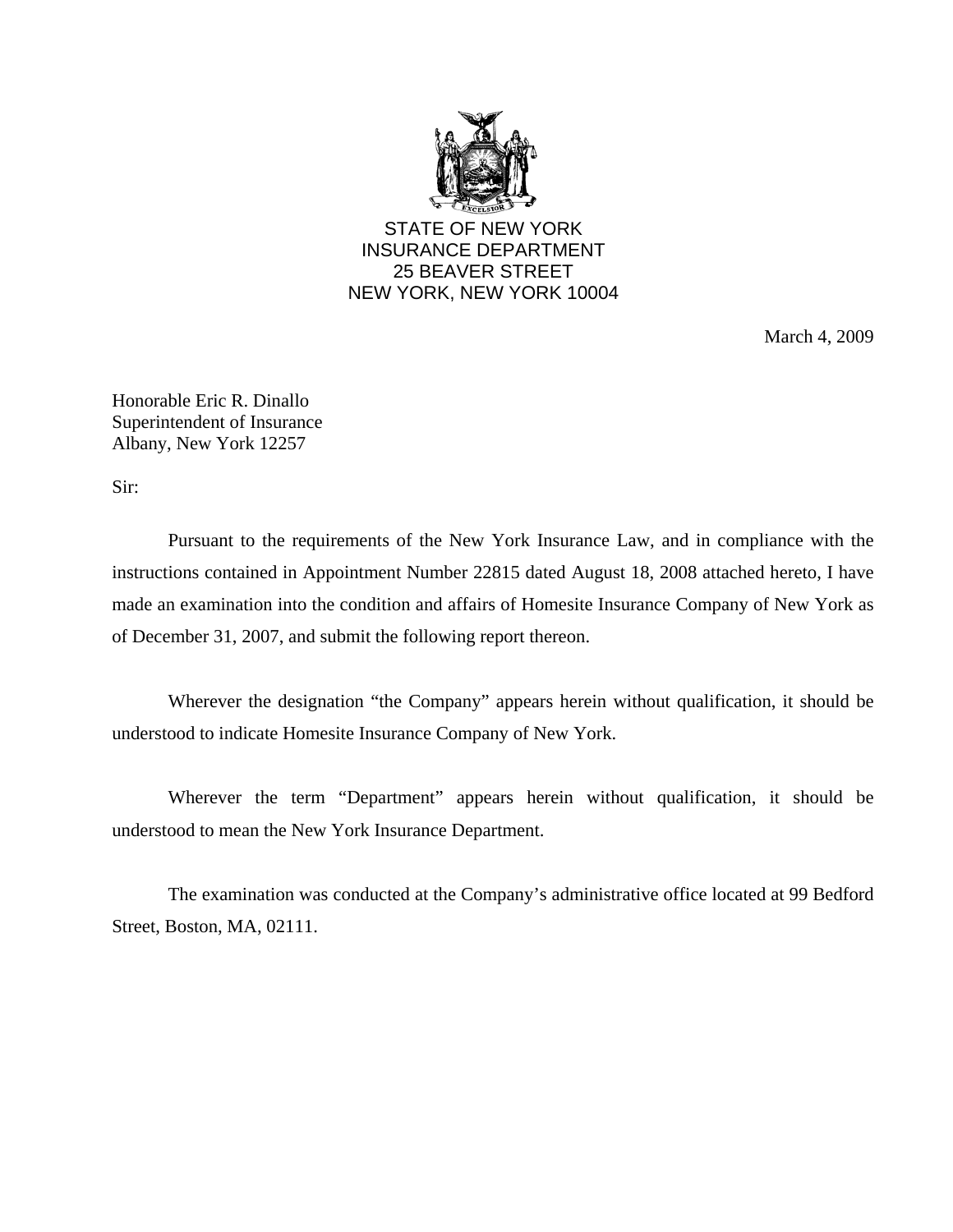#### 1. SCOPE OF EXAMINATION

<span id="page-3-0"></span>The Department has performed a single-state examination of Homesite Insurance Company of New York. The previous examination was conducted as of December 31, 2002. This examination covered the five-year period from January 1, 2003 through December 31, 2007. Transactions occurring subsequent to this period were reviewed where deemed appropriate by the examiner.

This examination was conducted in accordance with the National Association of Insurance Commissioners ("NAIC") Financial Condition Examiners Handbook, which requires that we plan and perform the examination to evaluate the financial condition and identify prospective risks of the Company by obtaining information about the Company including corporate governance, identifying and assessing inherent risks within the Company and evaluating system controls and procedures used to mitigate those risks. This examination also includes assessing the principles used and significant estimates made by management, as well as evaluating the overall financial statement presentation, management's compliance with Statutory Accounting Principles and annual statement instructions when applicable to domestic state regulations.

All accounts and activities of the Company were considered in accordance with the riskfocused examination process. This examination also included a review and evaluation of the Company's own control environment. The examiners also relied upon audit work performed by the Company's independent public accountants when appropriate.

This examination report includes a summary of significant findings for the following items as called for in the Financial Condition Examiners Handbook of the NAIC:

> Significant subsequent events Company history Corporate records Management and control Territory and plan of operation Growth of Company Loss experience Reinsurance Accounts and records Financial statements Summary of recommendations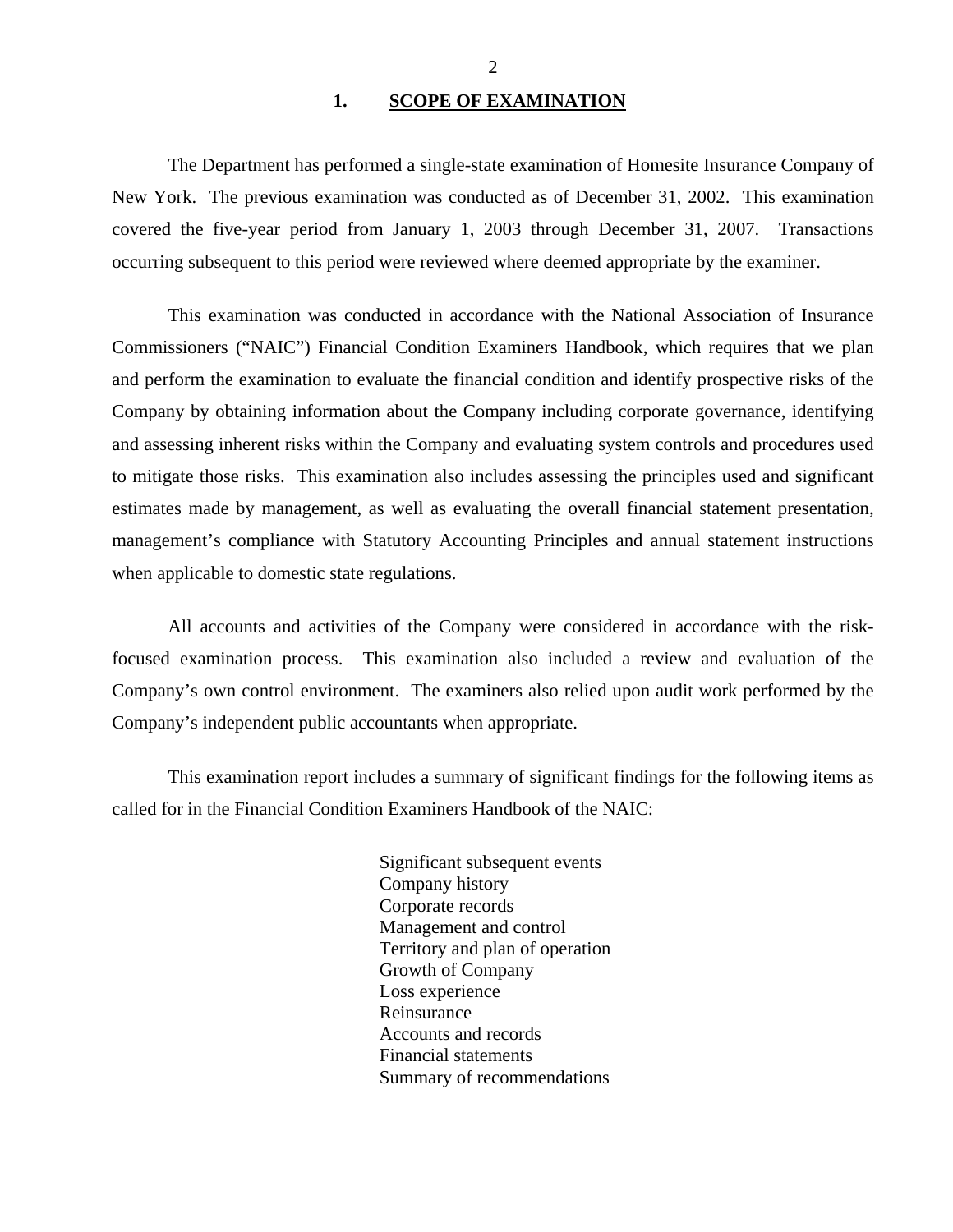A review was also made to ascertain what action was taken by the Company with regard to comments and recommendations contained in the prior report on examination.

This report on examination is confined to financial statements and comments on those matters, which involve departures from laws, regulations or rules, or which are deemed to require explanation or description.

#### **2. DESCRIPTION OF COMPANY**

The Company was incorporated in New York on January 25, 1999 as a wholly-owned subsidiary of Homesite Securities Company LLC. The Company's ultimate parent is Alleghany Insurance Holdings LLC. The Company became licensed on July 22, 1999 and commenced business on that date.

At December 31, 2007, capital paid in was \$1,000,000 consisting of 10,000 shares of common stock at \$100 par value per share. Gross paid in and contributed surplus was \$7,600,000. Gross paid in and contributed surplus increased by \$3,600,000 during the examination period, as follows:

| Year                         | Description                                                                                                             |                                   | Amount      |
|------------------------------|-------------------------------------------------------------------------------------------------------------------------|-----------------------------------|-------------|
| 2002<br>2003<br>2005<br>2006 | Beginning gross paid in and contributed surplus<br>Surplus contribution<br>Surplus contribution<br>Surplus contribution | \$300,000<br>500,000<br>2,800,000 | \$4,000,000 |
|                              | <b>Total Surplus Contributions</b>                                                                                      |                                   | 3,600,000   |
| 2007                         | Ending gross paid in and contributed surplus                                                                            |                                   | \$7,600,000 |

#### A. Management

Pursuant to the Company's charter and by-laws, management of the Company is vested in a board of directors consisting of not less than thirteen nor more than twenty-one members. The board meets four times during each calendar year. At December 31, 2007, the board of directors was comprised of the following thirteen members: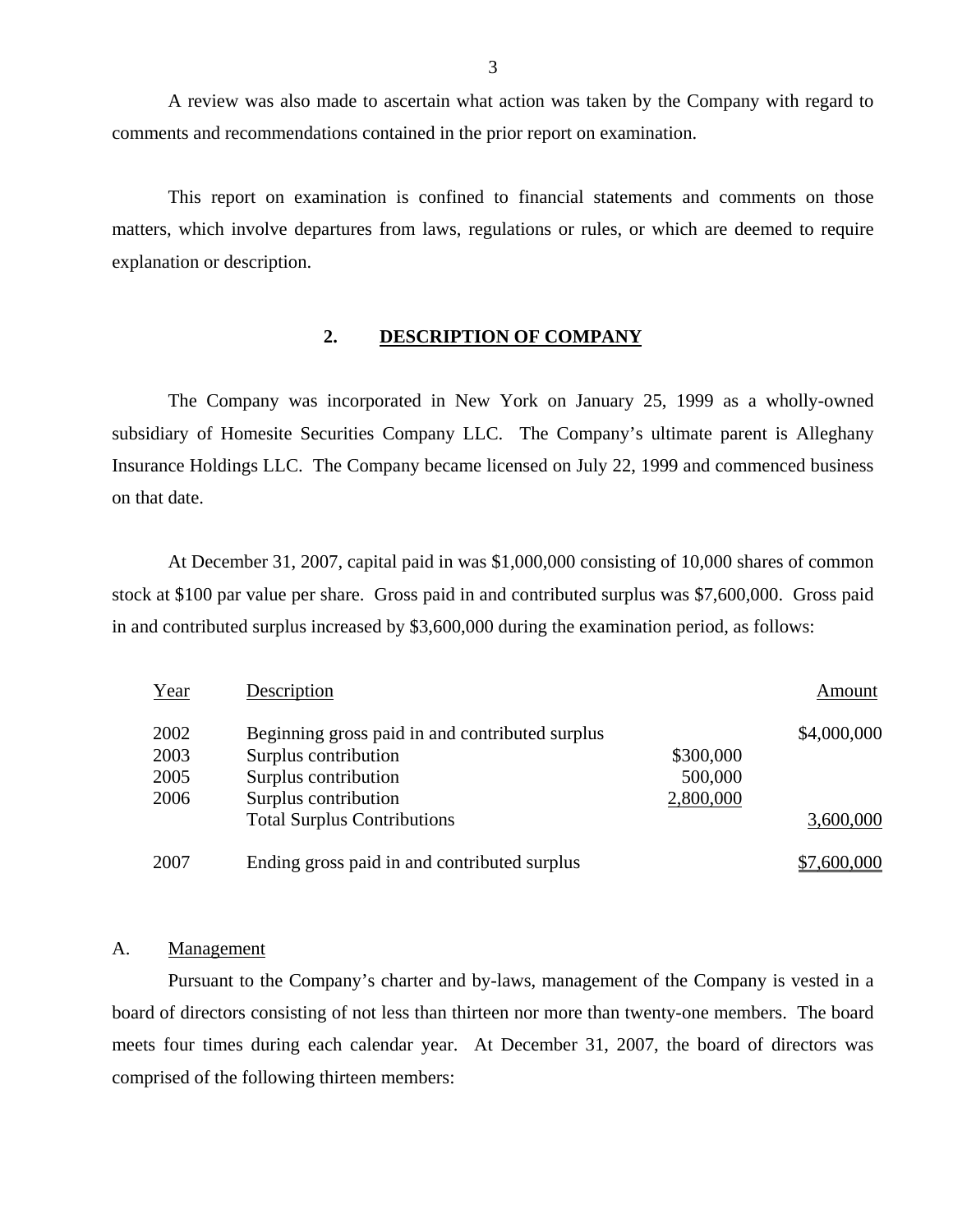Douglas A. Batting President,

Melissa F. Brill Attorney,

Theresa B. Murphy Attorney, New York, NY Cozen O'Connor

Dennis M. Raimo Principal,

Michael C. Schmidt Attorney, New York, NY Cozen O'Connor

Name and Residence **Principal Business Affiliation** 

Boston, MA **Homesite Insurance Company of New York** Homesite Insurance Company of New York

Brooklyn, NY Cozen O'Connor

Fabian J. Fondriest Chief Executive Officer, Concord, MA Homesite Insurance Company of New York

Preston B. Kavanagh, III Chief Financial Officer and Vice President, Burlington, CT Homesite Insurance Company of New York

Sherry J. Little General Counsel and Vice President, N. Easton, MA Homesite Insurance Company of New York

James T. Morahan, Jr. Vice President of Finance and Treasurer, Foxboro, MA Homesite Insurance Company of New York

Medford, MA Quigley, Raimo & Co., PC

Anthony M. Scavongelli Vice President of Partner Relations and Secretary, Duxbury, MA Homesite Insurance Company of New York

Peter B. Settel Vice President of Technology, Duxbury, MA Homesite Insurance Company of New York

Stephen D. Stayton Vice President of Actuarial, Duxbury, MA Homesite Insurance Company of New York

Brendan G. Voss Vice President of Claims, Scituate, MA Homesite Insurance Company of New York

A review of the minutes of the board of directors' meetings held during the examination period indicated that the meetings were generally well attended and each board member has an acceptable record of attendance.

As of December 31, 2007, the principal officers of the Company were as follows: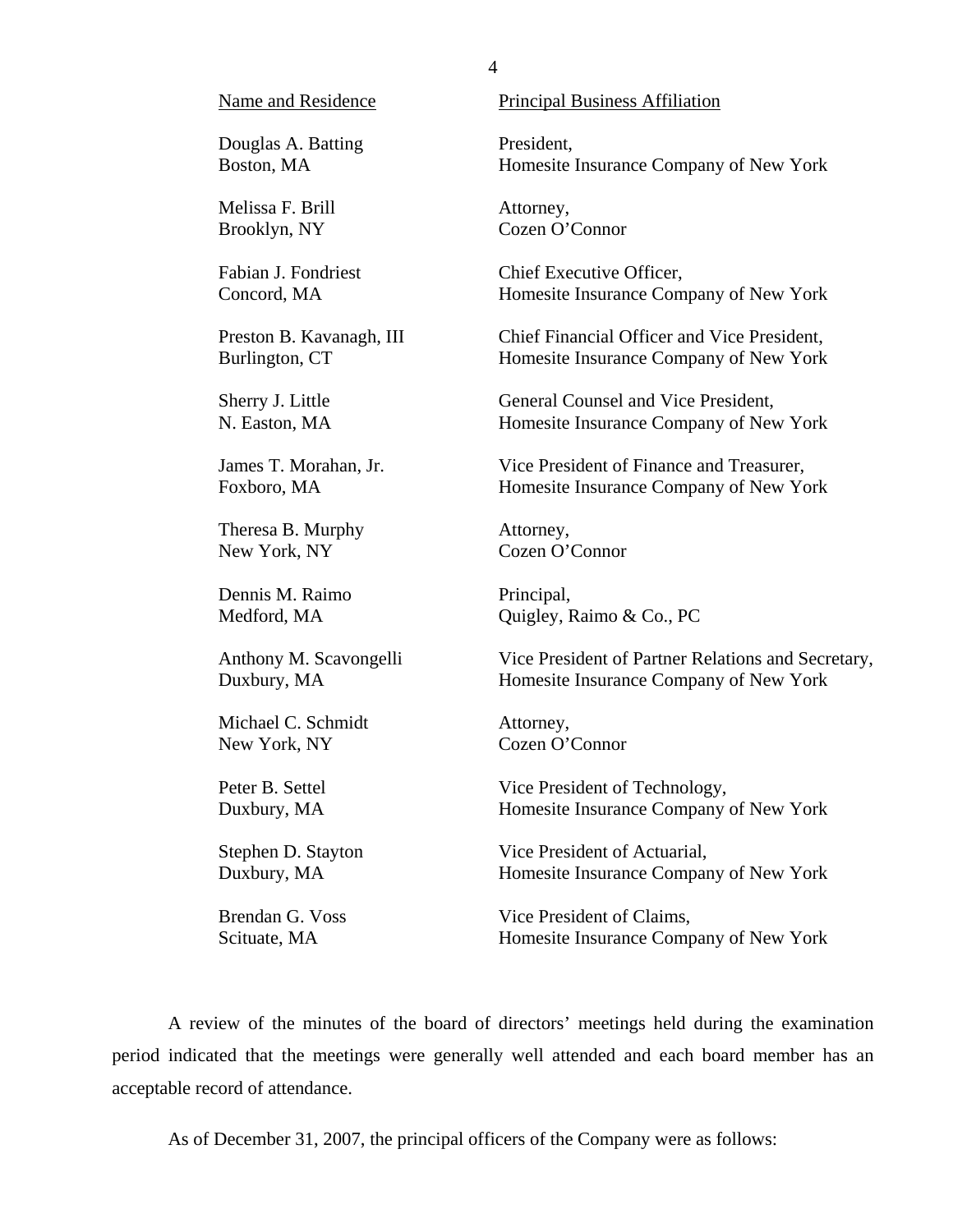Name Title

Fabian J. Fondriest Douglas A. Batting Preston B. Kavanagh, III Anthony M. Scavongelli James T. Morahan, Jr. President

Chief Executive Officer Chief Financial Officer and Vice President Secretary and Vice President Treasurer and Vice President

#### Conflict of Interest

The Company has an established procedure for disclosure to its board of directors or trustees of any material interest or affiliation on the part of its officers, directors, trustees or responsible employees that is likely to conflict with the official duties of such person.

For the years 2003, 2004 and 2005, nine directors and officers did not have a signed conflict of interest statement on file and six statements were incomplete. In addition, the 2006 and 2007 statements were submitted late.

It is recommended that the Company comply with their own internal policy by ensuring that senior management and directors sign the annual conflict of interest statements in a timely manner.

#### B. Territory and Plan of Operation

As of December 31, 2007, the Company was licensed to write business only in New York. The Company only offers homeowners' insurance coverage.

As of the examination date, the Company was authorized to transact the kinds of insurance as defined in the following numbered paragraphs of Section 1113(a) of the New York Insurance Law:

| Paragraph | Line of Business                           |
|-----------|--------------------------------------------|
|           | Fire                                       |
| 5         | Miscellaneous property                     |
| 6         | Water damage                               |
|           | Burglary and theft                         |
| 8         | Glass                                      |
| 9         | Boiler and machinery                       |
| 12        | Collision                                  |
| 13        | Personal injury liability                  |
| 14        | Property damage liability                  |
| 19        | Motor vehicle and aircraft physical damage |
| 20        | Marine and inland marine                   |
|           |                                            |

5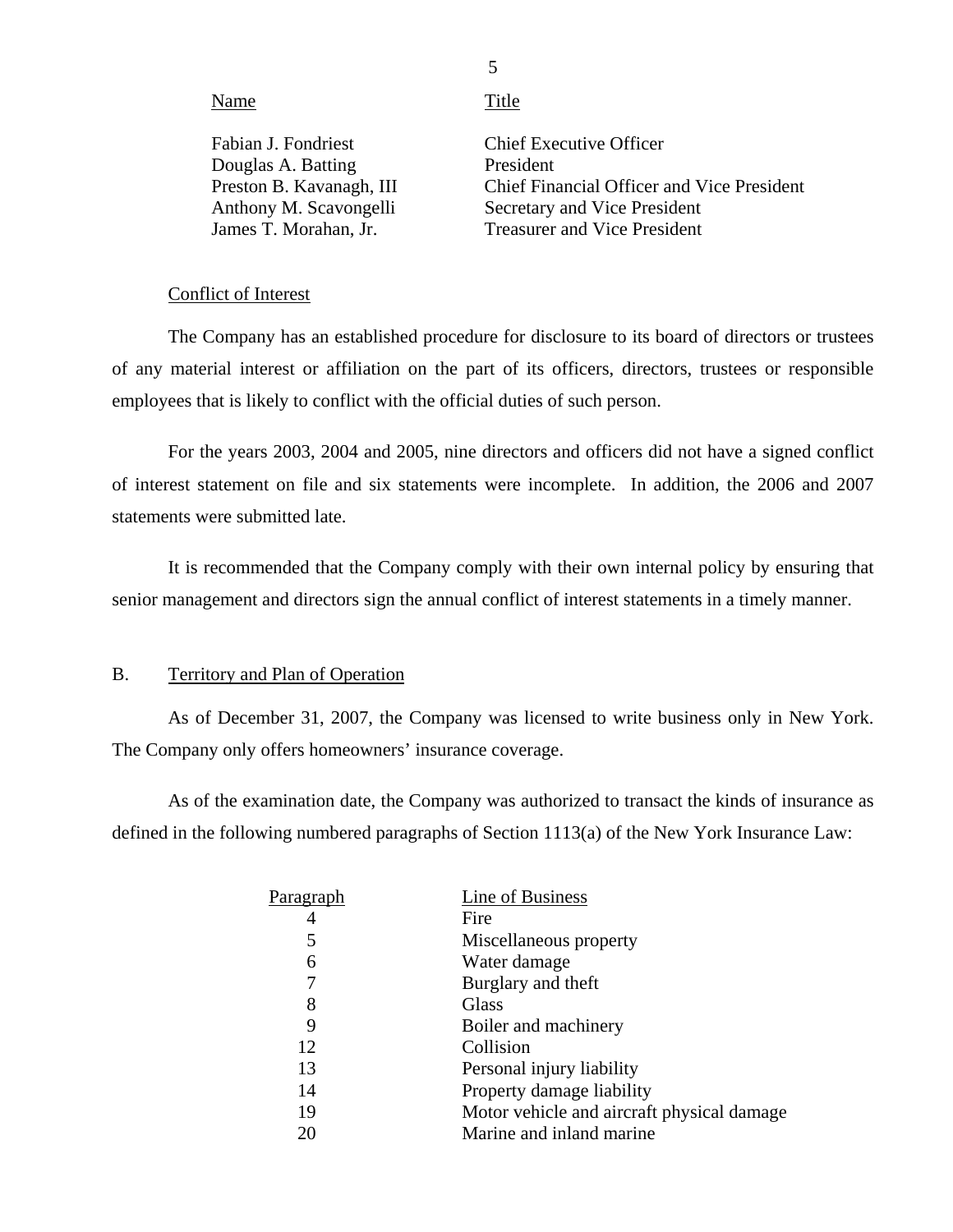The following schedule shows the direct premiums written by the Company both in total and in New York for the period under examination:

| Calendar Year | New York State | <b>Total United States</b> | Premiums Written in New York State as a<br>Percentage of United States Premiums |
|---------------|----------------|----------------------------|---------------------------------------------------------------------------------|
| 2003          | \$1,936,825    | \$1,936,825                | 100.00%                                                                         |
| 2004          | \$2,895,399    | \$2,895,399                | 100.00%                                                                         |
| 2005          | \$4,205,625    | \$4,205,625                | 100.00%                                                                         |
| 2006          | \$10,843,883   | \$10,843,883               | 100.00%                                                                         |
| 2007          | \$12,280,447   | \$12,280,447               | 100.00%                                                                         |
|               |                |                            |                                                                                 |

Based on the lines of business for which the Company is licensed and the Company's current capital structure, and pursuant to the requirements of Articles 13 and 41 of the New York Insurance Law, the Company is required to maintain a minimum surplus to policyholders in the amount of \$1,700,000.

# C. Reinsurance

Assumed

The Company did not assume any reinsurance business.

#### **Ceded**

The Schedule F data as contained in the Company's filed annual statements was found to accurately reflect its reinsurance transactions.

At December 31, 2007, the Company had the following ceded reinsurance program in place:

| Type of treaty                                                     | Cession                                                             |
|--------------------------------------------------------------------|---------------------------------------------------------------------|
| Homeowners:<br>Catastrophe Excess of Loss - Property<br>(4 Layers) | \$20,000,000 excess of \$20,000,000 per occurrence-<br>first layer  |
|                                                                    | \$40,000,000 excess of \$40,000,000 per occurrence-<br>second layer |
|                                                                    | \$50,000,000 excess of \$80,000,000 per occurrence-<br>third layer  |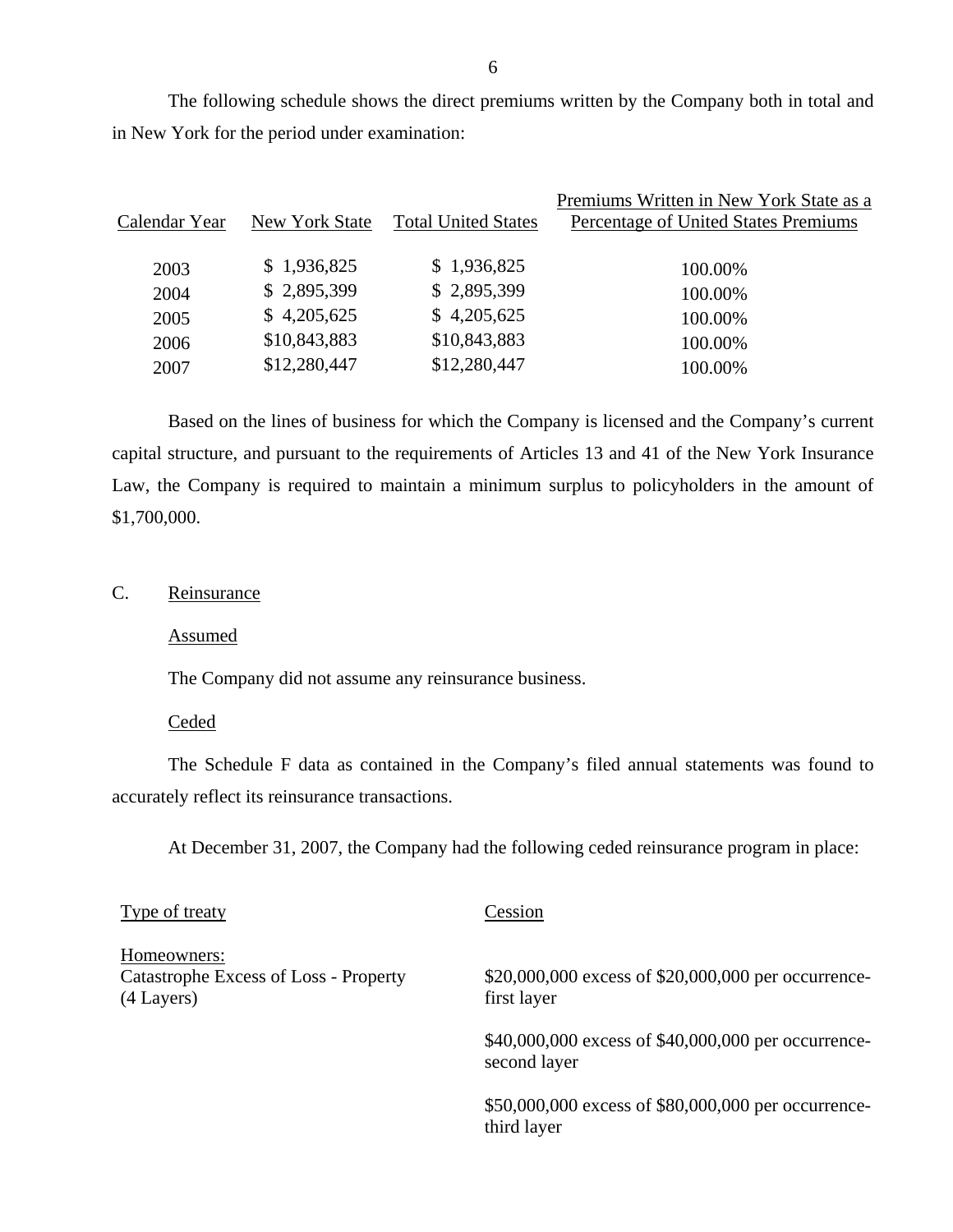<span id="page-8-0"></span>

| Type of treaty                                   | Cession                                                                                                                                                                                                                                                           |  |  |
|--------------------------------------------------|-------------------------------------------------------------------------------------------------------------------------------------------------------------------------------------------------------------------------------------------------------------------|--|--|
|                                                  | \$90,000,000 excess of \$130,000,000 per<br>occurrence-fourth layer                                                                                                                                                                                               |  |  |
| Excess of Loss - Property<br>$(2$ Layers)        | First layer - \$250,000 excess of \$750,000 per risk;<br>limit \$500,000 per occurrence.<br>Second layer $-$ \$1,000,000 excess of \$1,000,000 per<br>risk; limit \$1,000,000 per occurrence and<br>\$3,000,000 for all occurrences during the<br>agreement year. |  |  |
| <b>Excess of Loss - Liability</b><br>$(1$ Layer) | \$500,000 excess of \$500,000 each occurrence.                                                                                                                                                                                                                    |  |  |

7

All ceded reinsurance agreements in effect as of the examination date were reviewed and found to contain the required clauses, including an insolvency clause meeting the requirements of Section 1308 of the New York Insurance Law.

Examination review of the Schedule F data reported by the Company in its filed annual statement was found to accurately reflect its reinsurance transactions. Additionally, management has represented that all material ceded reinsurance agreements transfer both underwriting and timing risk as set forth in NAIC Accounting Practices and Procedures Manual, Statements of Statutory Accounting Principles ("SSAP") No. 62. Representations were supported by appropriate risk transfer analyses and an attestation from the Company's chief executive officer pursuant to the NAIC Annual Statement Instructions. Additionally, examination review indicated that the Company was not a party to any finite reinsurance agreements. All ceded reinsurance agreements were accounted for utilizing reinsurance accounting as set forth in SSAP No. 62.

#### D. Holding Company System

The Company is a member of the Homesite Group of companies. The Company is a whollyowned subsidiary of Homesite Securities Company LLC, a Delaware limited liability company, which in turn is 100% owned by Homesite Group Incorporated ("HGI"). The ultimate parent is Alleghany Insurance Holdings LLC, which acquired a controlling interest in HGI on December 29, 2006.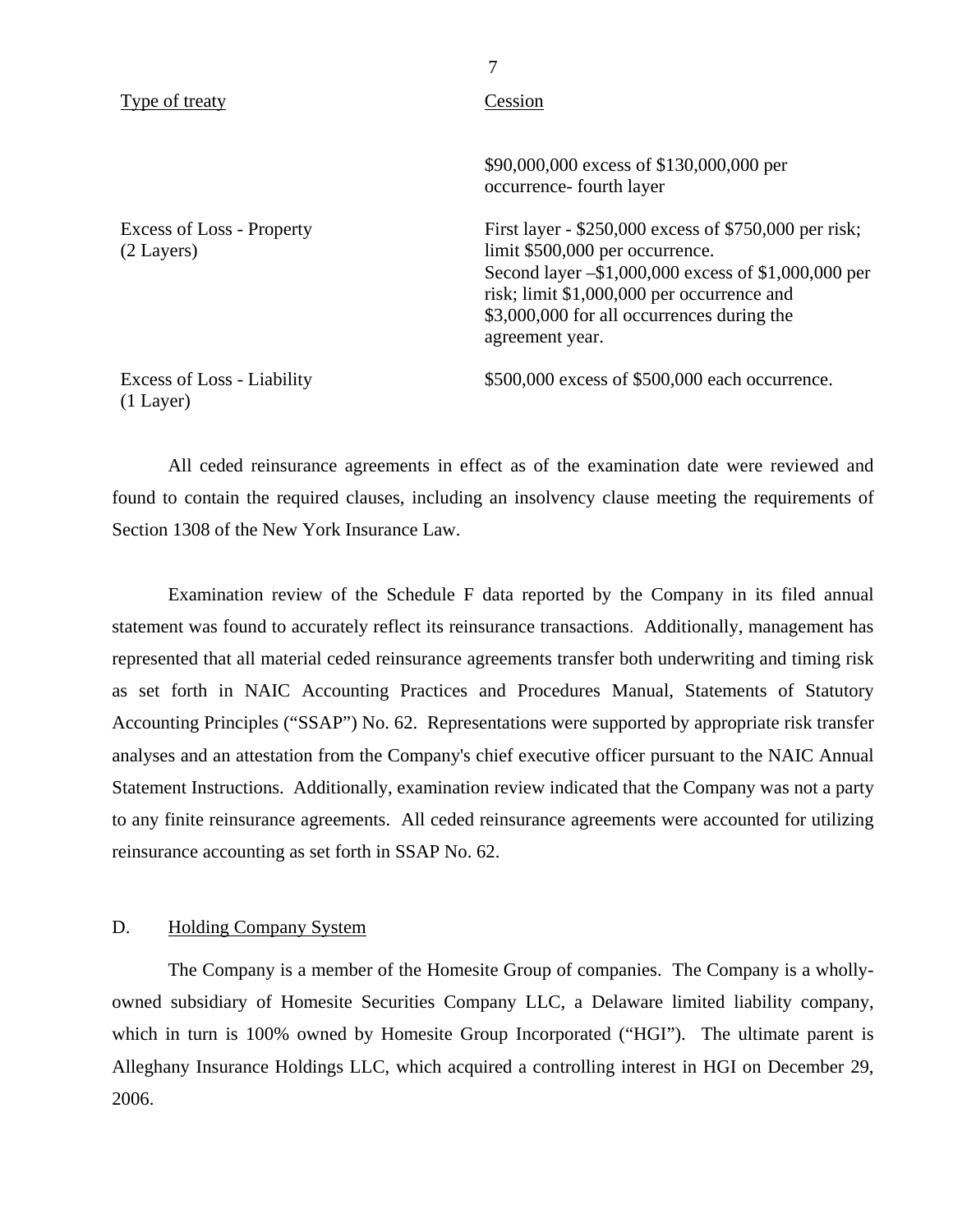A review of the holding company registration statements filed with this Department indicated that such filings were complete and were filed in a timely manner pursuant to Article 15 of the New York Insurance Law and Department Regulation 52.

The following is a chart of the holding company system at December 31, 2007:



\*Note: The following entities hold 10% or more of the outstanding stock of Homesite Group Incorporated: Morgan Stanley Capital Partners III, L.P. 26.00%, HDC Investors, L.P. 17.61%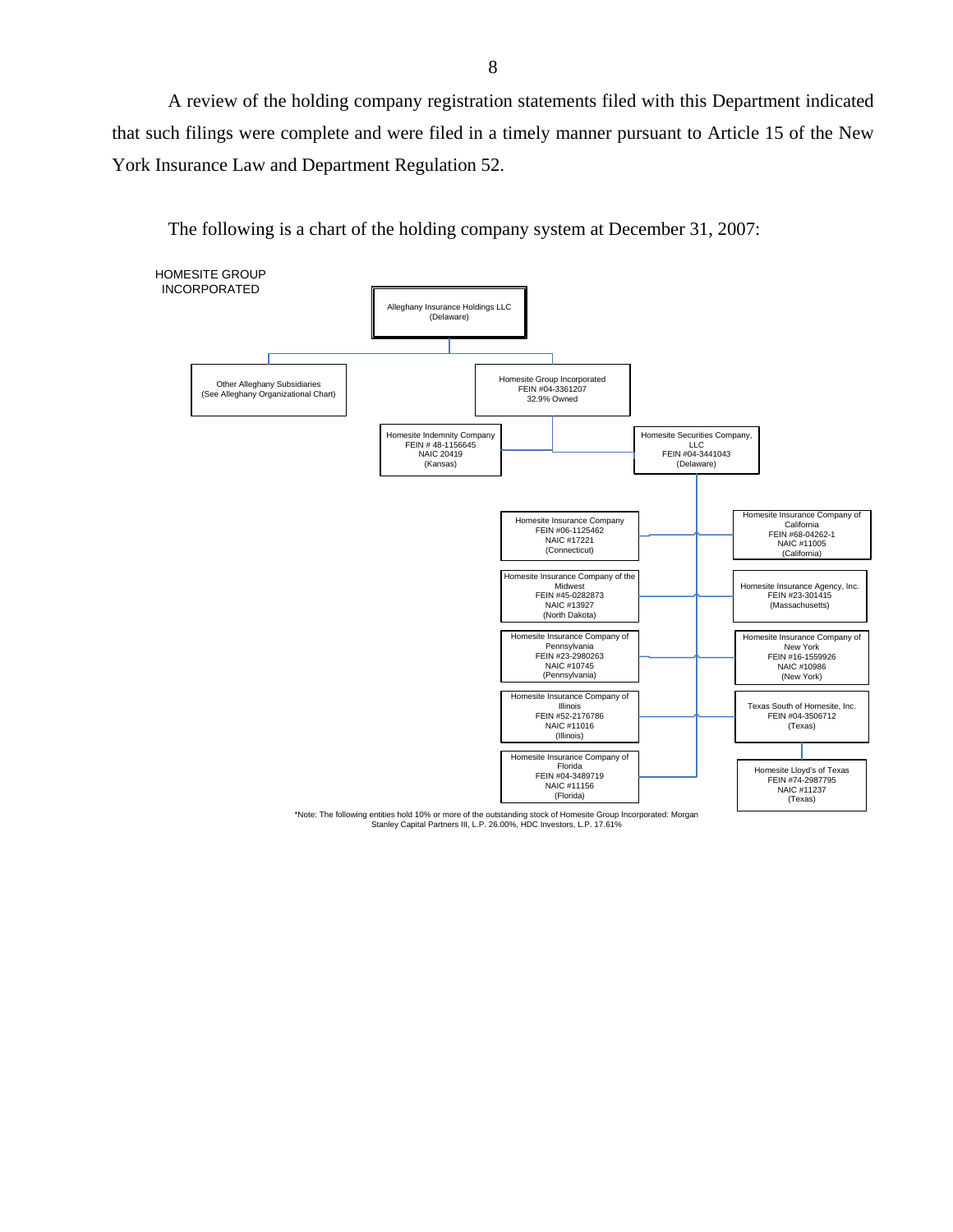At December 31, 2007, the Company was party to the following agreements with other members of its holding company system:

#### Tax Allocation Agreement

Effective January 1, 2006, the Company became a party to a federal income tax sharing agreement with Homesite Group Incorporated ("HGI") and its subsidiaries, which form a consolidated group. This tax allocation agreement, provides that in any year or part thereof that the parties file consolidated federal income tax returns, a computation shall be made on or before the date provided by law for the payment of any federal income tax or estimated tax of the amount of income taxes or estimated tax refund to which each party would have to make or to which such party would be entitled if it filed at that time a return declaration or refund claims as a separate corporation and had not at the time been a member of the consolidated group. This agreement was filed with the Department in accordance with Section 1505(d)(3) of the New York Insurance Law.

#### Service Agreement

Effective June 8, 1999, the Company entered into a service agreement with HGI. The agreement engages HGI to provide personnel, legal services and management information systems and facilities support to the Company on a cost allocation/reimbursement basis. Pursuant to the agreement, HGI also provides for procurement support (including assistance in procuring office supplies and equipment and related services) and other services that may be requested from time to time by Homesite, on mutually agreeable terms. This agreement was filed with the Department in accordance with Section 1505(d)(3) of the New York Insurance Law.

#### Agency Agreement

Effective December 17, 2004, the Company entered into an agency agreement with Homesite Insurance Agency, Inc ("HIA"). The agreement authorized HIA to solicit potential customers on behalf of the Company and to facilitate the quote and application process for the purpose of selling Company's homeowners insurance as defined. This agreement was filed with the Department in accordance with Section 1505(d)(3) of New York Insurance Law.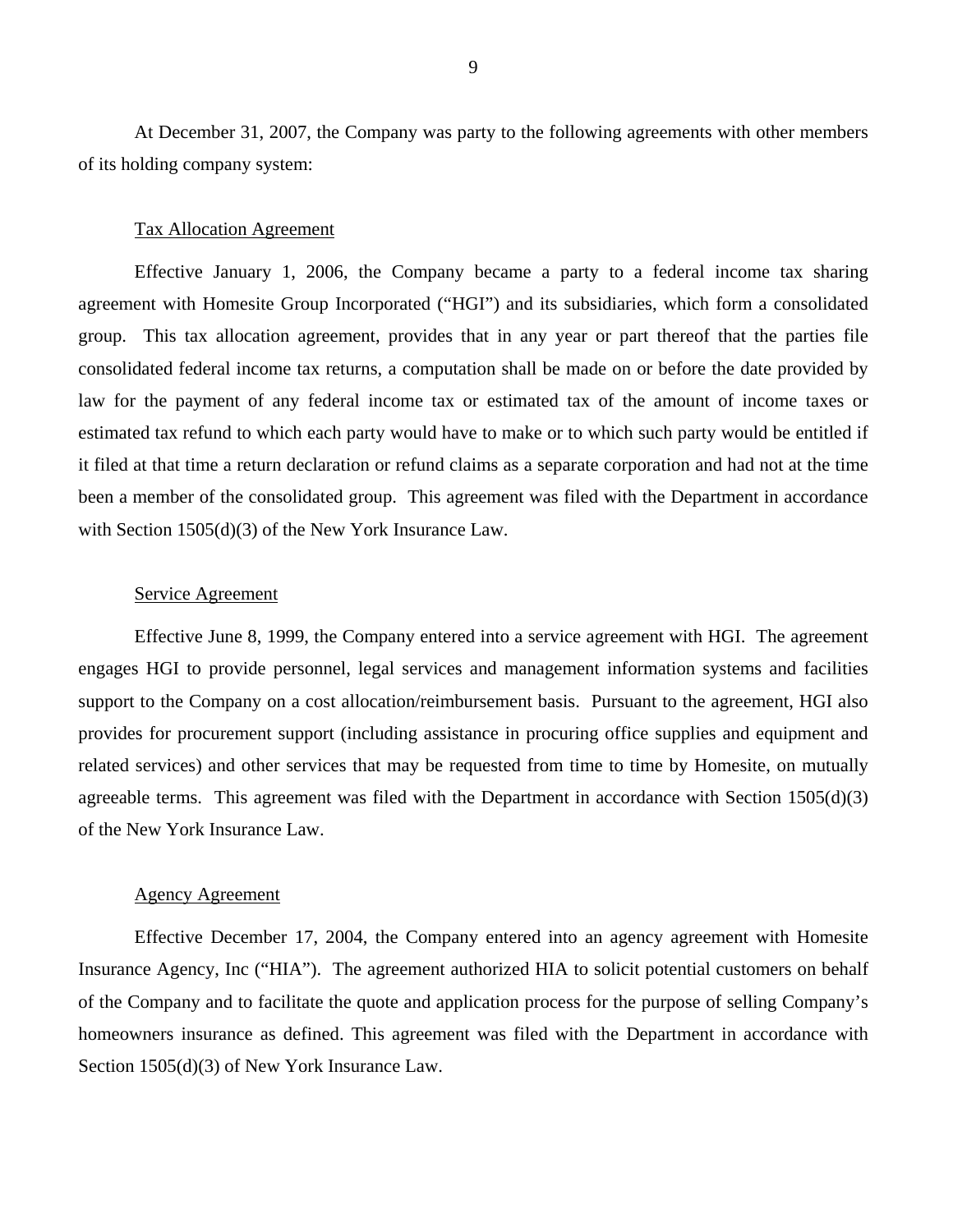#### E. Significant Operating Ratios

The following ratios have been computed as of December 31, 2007, based upon the results of this examination:

| Net premiums written to surplus as regards policyholders                               | 97% |
|----------------------------------------------------------------------------------------|-----|
| Liabilities to liquid assets (cash and invested assets less investments in affiliates) | 51% |
| Premiums in course of collection to surplus as regards policyholders                   | 10% |

All of the above ratios fall within the benchmark ranges set forth in the Insurance Regulatory Information System of the National Association of Insurance Commissioners.

The underwriting ratios presented below are on an earned/incurred basis and encompass the fiveyear period covered by this examination:

|                                              | Amounts           | Ratios |
|----------------------------------------------|-------------------|--------|
| Losses and loss adjustment expenses incurred | \$28,355,571      | 63.43% |
| Other underwriting expenses incurred         | 14,604,084        | 32.67  |
| Net underwriting loss                        | 1,743,924         | 3.90   |
| Premiums earned                              | <u>44.703.579</u> | 00.00% |

### F. Accounts and Records

### 1. Custodial Agreement

Management answered affirmatively to the following General Interrogatory:

"Excluding items in Schedule E, real estate, mortgage loans and investments held physically in the reporting entity's offices, vaults or safety deposit boxes, were all stocks, bonds and other securities, owned throughout the current year held pursuant to a custodial agreement with a qualified bank or trust company in accordance with Section 3, III conducting Examinations, G- Custodial or Safekeeping Agreements of the NAIC Financial Condition Examiners Handbook?"

However, examination review indicated that the Company's custodial agreement was lacking the protective covenants set forth in Section 3, III of the NAIC Financial Condition Examiners Handbook.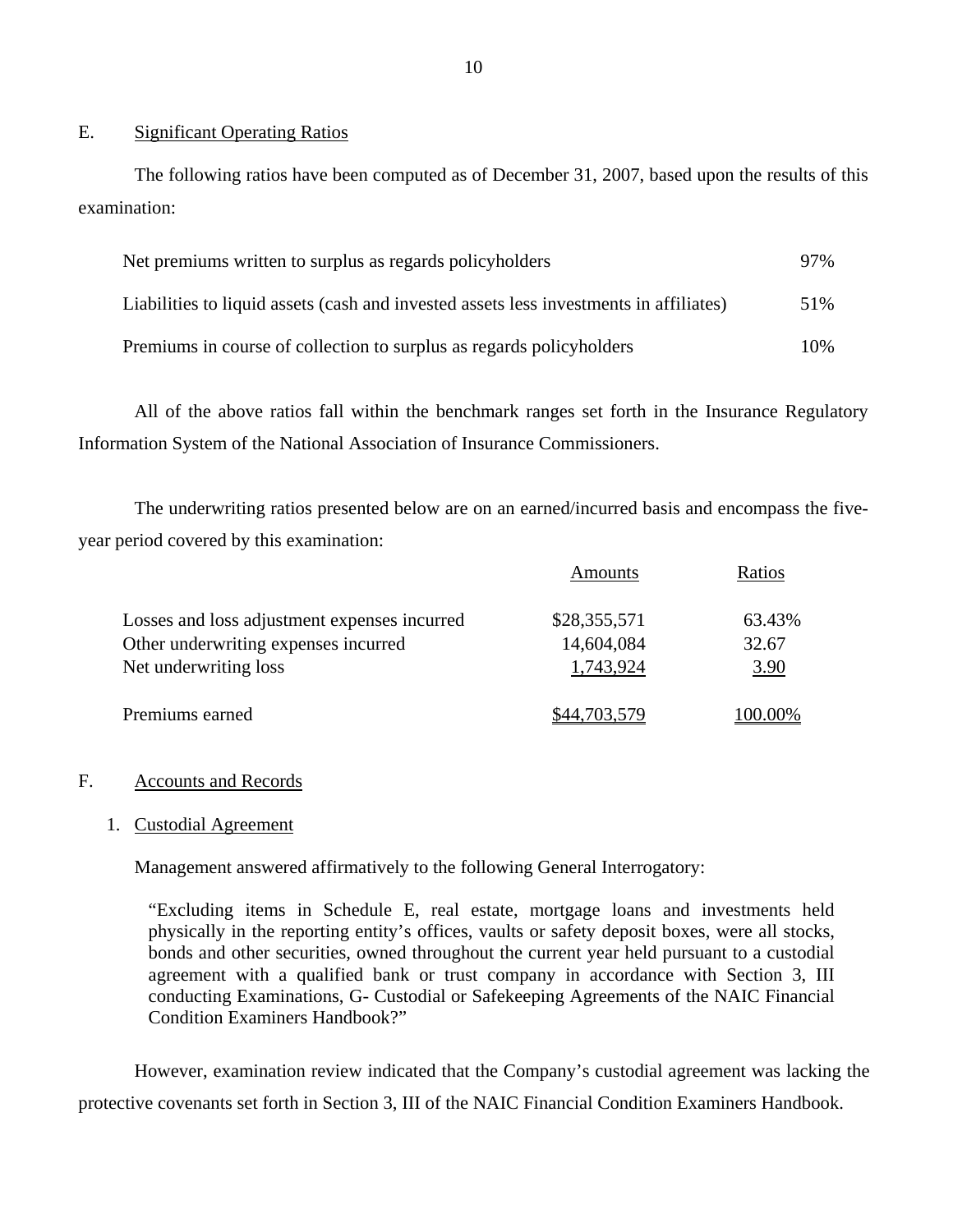It is recommended that the Company procure a custodial agreement in compliance with the NAIC guidelines.

#### 2. Investment Designation

Some of the CUSIP numbers and the investment designations reported in Company's annual statement Schedule D did not match those listed in the NAIC Securities Valuation Office ("SVO") database.

It is recommended that the Company exercise due diligence in preparation of annual statement Schedule D going forward.

#### 3. Investment Reconciliation

The Company does not reconcile its investment portfolio with its custodial statements on a monthly basis as its control in place specified. The Company instead utilized investment management (SRB) report balances to file its annual statement. The report was not reconciled to the custodial statements.

It is recommended that the Company reconcile its investment portfolio to the custodian bank statements on a monthly basis.

#### 4. Capital Contribution

The Company received capital contributions of \$300,000 and \$500,000 in 2003 and 2005, respectively, from its parent Homesite Securities Company, LLC. These transactions were not submitted to the Department prior to enactment. Pursuant to Section 1505(d)(1) of the New York Insurance Law, the Company is required to notify the Superintendent in writing of its intention to enter into such transaction at least 30 days prior to the effective date of the transaction.

It is recommended that the Company comply with the notification requirements set forth in Section 1505(d)(1) of the New York Insurance Law.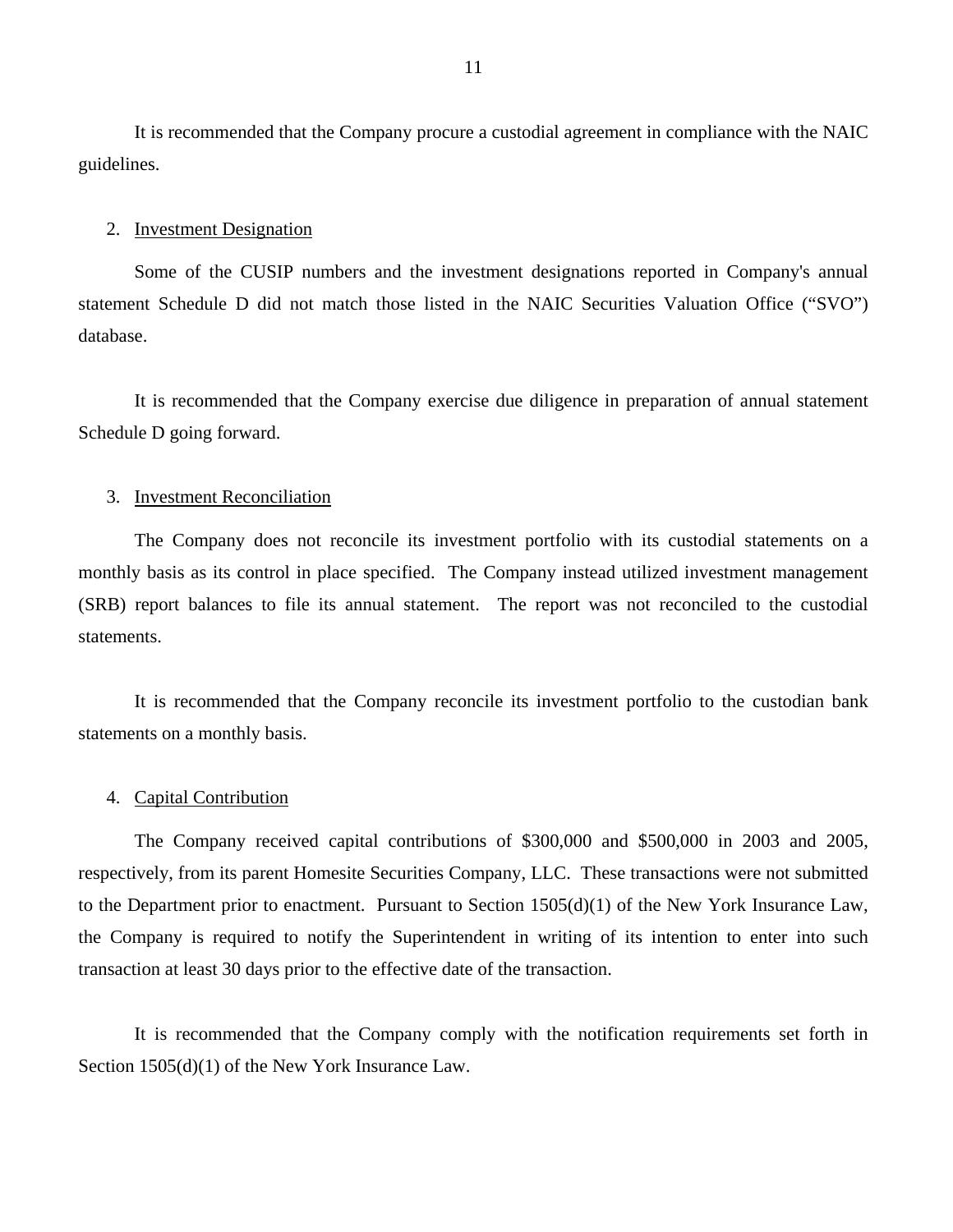#### <span id="page-13-0"></span>G. Information Systems and Controls

Based upon a review of information technology ("IT") controls conducted by the Kansas Insurance Department, it is recommended that the Company implement the following control policies and procedures that would improve the overall effectiveness of the information system ("IS") control areas reviewed:

- Reconciliations between source data and the data repository ("data mart") are done periodically by the information technology department; however, only the most current reconciliation was available for review. The Company also stated that monthly reconciliations from data mart to its worksheets used to analyze and update the financial statements are performed by the finance department on a monthly basis, but only evidence of the most current reconciliation was available for review. It is recommended that the Company implement formalized requirements for the source system to data mart reconciliation, in order to ensure that it is conducted on a stated fixed interval, such as a monthly basis. In addition, the Company should have formalized requirements for retaining all reconciliations from source systems down through the ledger for at least one year.
- The Company did not have adequate controls to ensure that all program changes released to production were appropriately documented and authorized during the exam period. It is recommended that the Company implement the appropriate change controls. It is also recommended that the Company consistently document business requirements and ensure they are signed off and dated by the business area prior to development. In addition, it is recommended that the current IT request management standard be updated to reflect these requirements and ensure that maintenance ticket requirements are appropriately documented.

The examiners noted that these control deficiencies within the Company's IT environment, did not meet either the material weakness or the significant deficiency threshold and that there is a sufficient remaining IT control structure in place to warrant reliance on the Company's IT controls.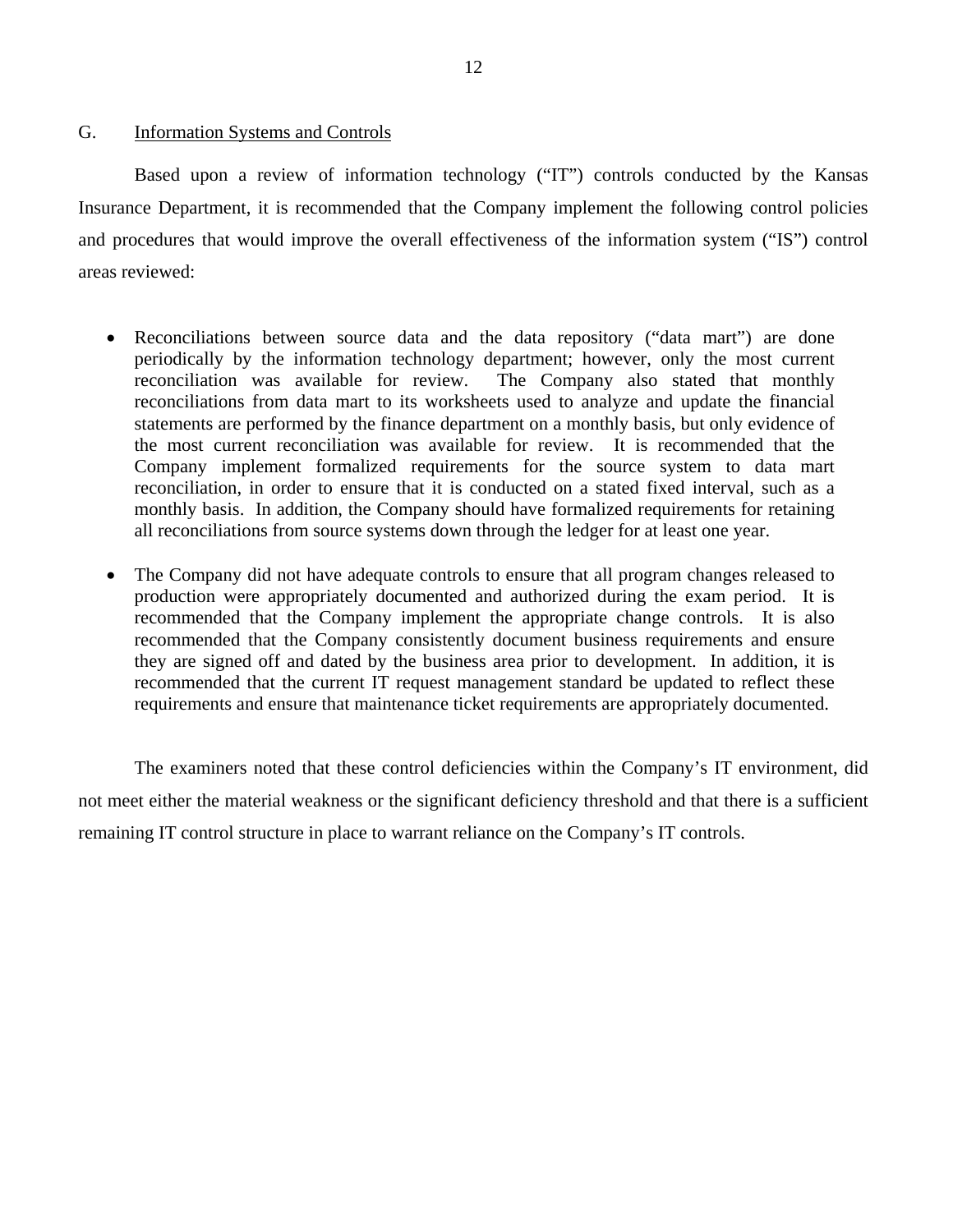# **3. FINANCIAL STATEMENTS**

# A. Balance Sheet

The following shows the assets, liabilities and surplus as regards policyholders as of December 31, 2007 as determined by this examination and as reported by the Company:

| Assets                                               | Assets       | <b>Assets Not</b><br>Admitted | Net Admitted<br>Assets |
|------------------------------------------------------|--------------|-------------------------------|------------------------|
| <b>Bonds</b>                                         | \$15,278,194 | \$<br>$\overline{0}$          | \$15,278,194           |
| Common stocks                                        | 1,345,032    | 0                             | 1,345,032              |
| Cash, cash equivalents and short-term investments    | 2,723,962    | $\overline{0}$                | 2,723,962              |
| Investment income due and accrued                    | 155,462      | $\overline{0}$                | 155,462                |
| Uncollected premiums and agents' balances in the     |              |                               |                        |
| course of collection                                 | 1,144,082    | $\overline{0}$                | 1,144,082              |
| Deferred premiums, agents' balances and installments |              |                               |                        |
| booked but deferred and not yet due                  | 953,475      | 0                             | 953,475                |
| Amounts recoverable from reinsurers                  | 2,506        | $\overline{0}$                | 2,506                  |
| Current federal and foreign income tax recoverable   |              |                               |                        |
| and interest thereon                                 | 244,723      | 0                             | 244,723                |
| Net deferred tax asset                               | 541,392      | 4,425                         | 536,967                |
| Total assets                                         | \$22,388,828 | \$ <u>4,425</u>               | \$22,384,403           |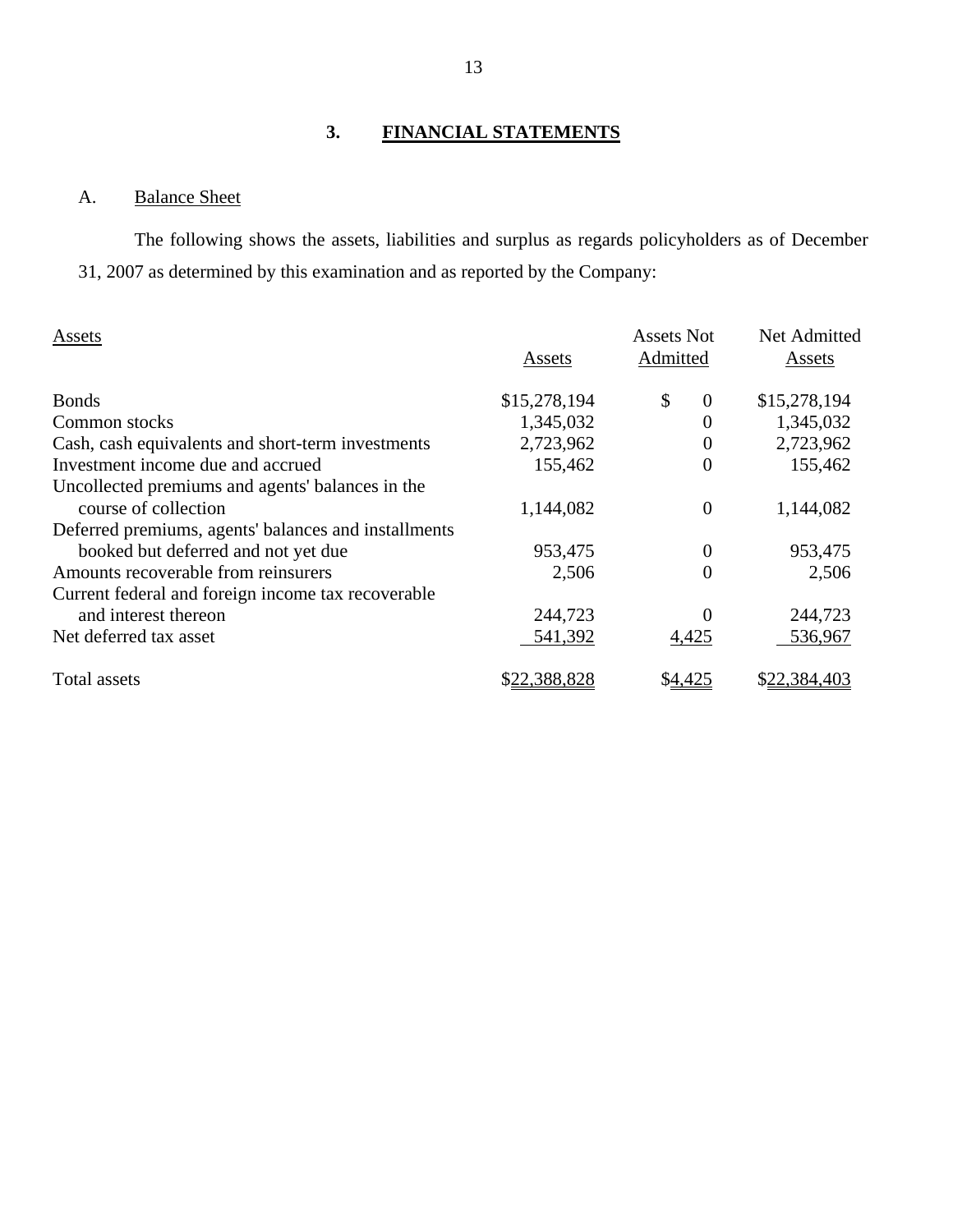# Liabilities, surplus and other funds

| Liabilities                                                           |             |              |
|-----------------------------------------------------------------------|-------------|--------------|
| Losses and Loss adjustment expenses                                   |             | \$3,009,160  |
| Commissions payable, contingent commissions and other similar charges |             | 71,831       |
| Other expenses (excluding taxes, licenses and fees)                   |             | 21,300       |
| Taxes, licenses and fees (excluding federal and foreign income taxes) |             | 199,811      |
| Unearned premiums                                                     |             | 6,573,980    |
| Advance premium                                                       |             | 242,685      |
| Ceded reinsurance premiums payable (net of ceding commissions)        |             | 82,510       |
| Amounts withheld or retained by company for account of others         |             | 22,335       |
| Payable to parent, subsidiaries and affiliates                        |             | 581,476      |
| <b>Total liabilities</b>                                              |             | \$10,805,088 |
| Surplus and Other Funds                                               |             |              |
| Common capital stock                                                  | \$1,000,000 |              |
| Gross paid in and contributed surplus                                 | 7,600,000   |              |
| Unassigned funds (surplus)                                            | 2,979,315   |              |
| Surplus as regards policyholders                                      |             | 11,579,315   |
| Total liabilities, surplus and other funds                            |             | \$22,384,403 |

NOTE: The Internal Revenue Service has not yet begun to audit tax returns covering tax years 2003 through 2007. The examiner is unaware of any potential exposure of the Company to any tax assessment and no liability has been established herein relative to such contingency.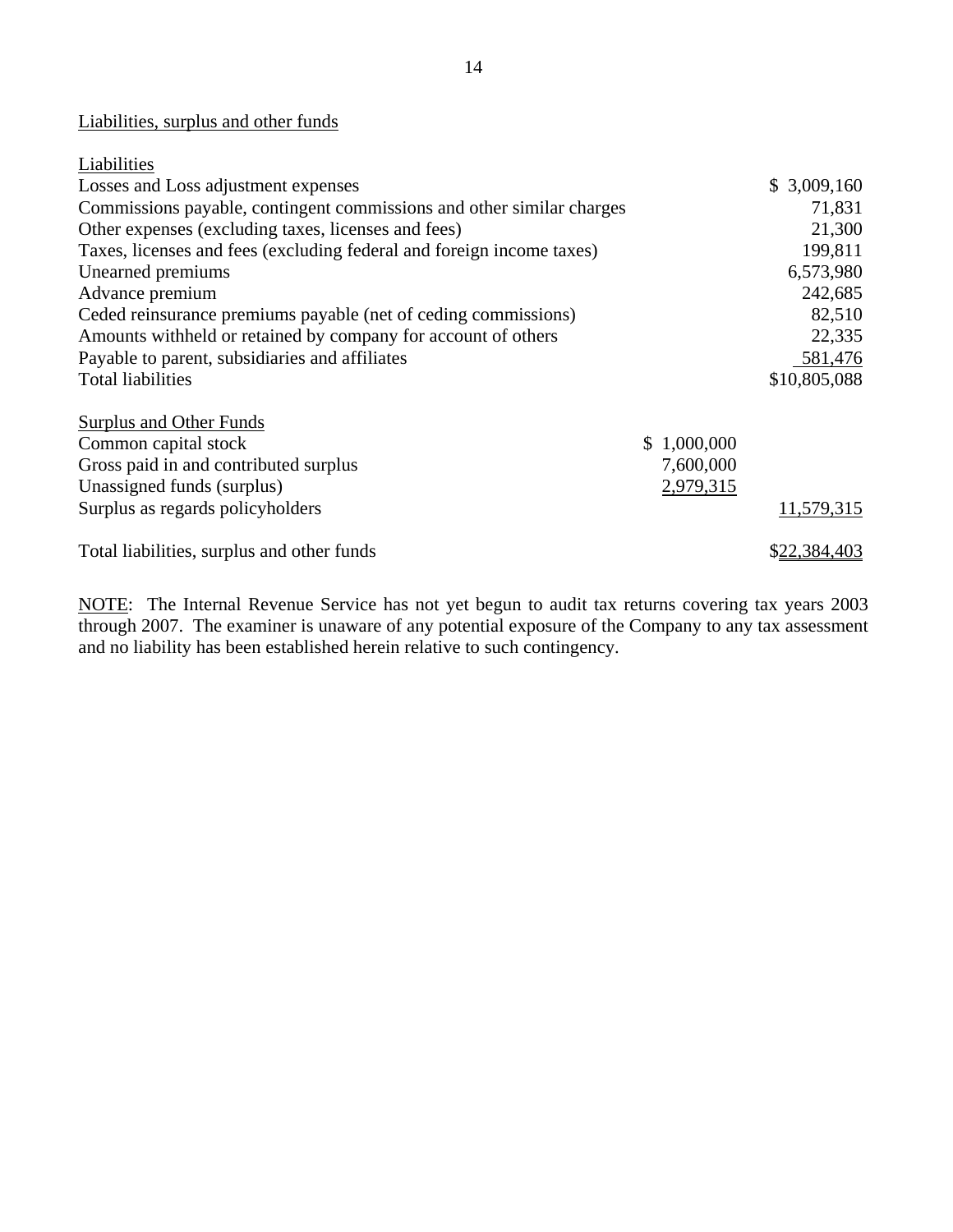B. Underwriting and Investment Exhibit

Surplus as regards policyholders increased \$6,531,856 during the five-year examination period January 1, 2003 through December 31, 2007, detailed as follows:

| <b>Underwriting Income</b>                                                                                              |                                         |                |
|-------------------------------------------------------------------------------------------------------------------------|-----------------------------------------|----------------|
| Premiums earned                                                                                                         |                                         | \$44,703,579   |
| Deductions:<br>Losses incurred<br>Loss adjustment expenses incurred<br>Other underwriting expenses incurred             | \$23,531,412<br>4,824,159<br>14,604,084 |                |
| Total underwriting deductions                                                                                           |                                         | \$42,959,655   |
| Net underwriting gain or (loss)                                                                                         |                                         | \$1,743,924    |
| <b>Investment Income</b>                                                                                                |                                         |                |
| Net investment income earned<br>Net realized capital gain                                                               | \$2,146,817<br>180,709                  |                |
| Net investment gain or (loss)                                                                                           |                                         | 2,327,526      |
| Other Income                                                                                                            |                                         |                |
| Net gain or (loss) from agents' or premium balances charged off<br>Finance and service charges not included in premiums | \$<br>(216,278)<br>340,728              |                |
| Total other income                                                                                                      |                                         | 124,450        |
| Net income before dividends to policyholders and before federal<br>and foreign income taxes                             |                                         | \$4,195,900    |
| Dividends to policyholders                                                                                              |                                         | $\overline{0}$ |
| Net income after dividends to policyholders but before federal<br>and foreign income taxes                              |                                         | \$4,195,900    |
| Federal and foreign income taxes incurred                                                                               |                                         | 1,705,246      |
| Net income                                                                                                              |                                         | \$2,490,654    |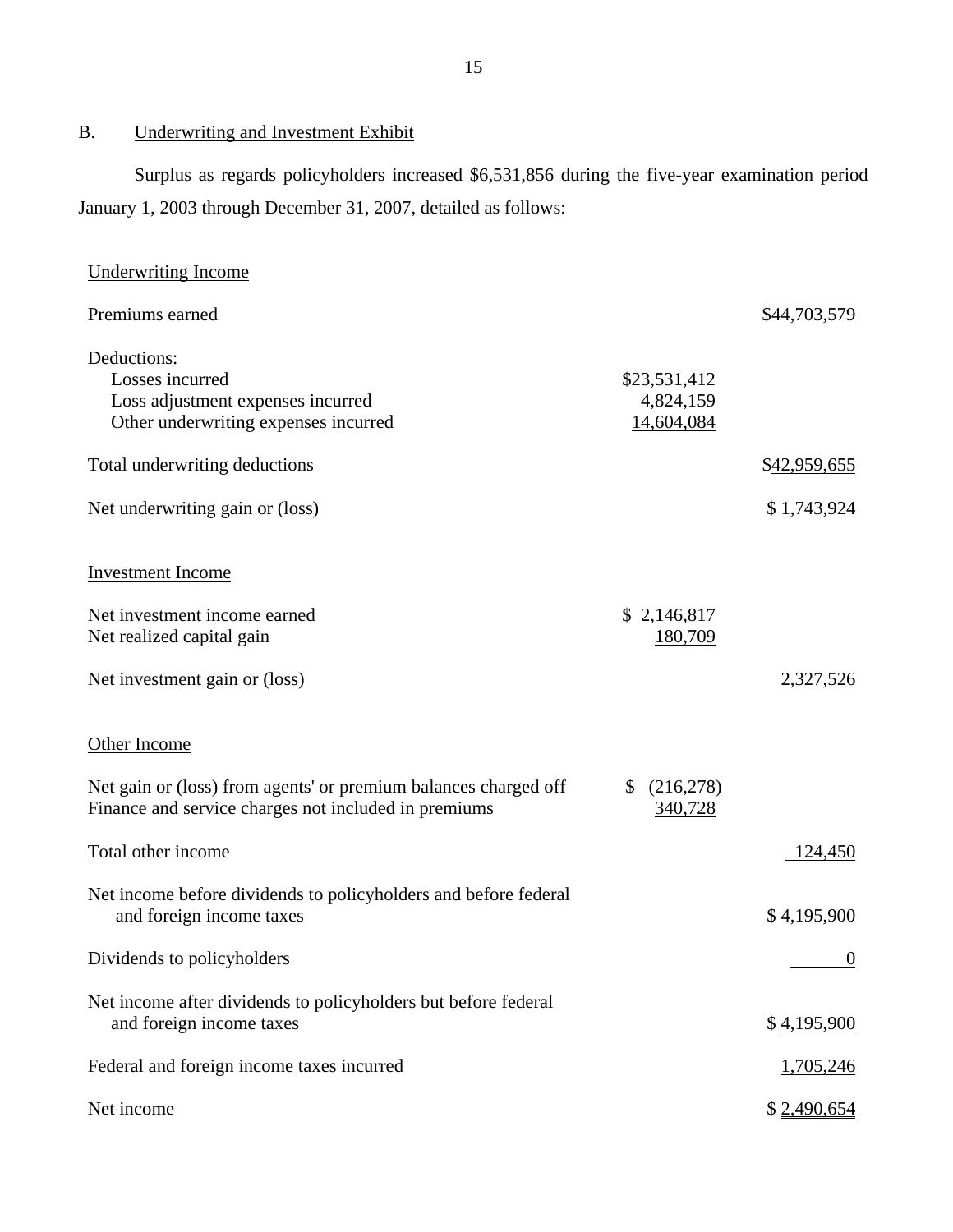## 16 Capital and Surplus Account

| Surplus as regards policyholders per report on<br>examination as of December 31, 2002 |             |           | \$5,047,459 |
|---------------------------------------------------------------------------------------|-------------|-----------|-------------|
|                                                                                       | Gains in    | Losses in |             |
|                                                                                       | Surplus     | Surplus   |             |
| Net income                                                                            | \$2,490,654 |           |             |
| Net unrealized capital gains or (losses)                                              | 224,500     |           |             |
| Change in net deferred income tax                                                     | 573,799     |           |             |
| Change in non-admitted assets                                                         |             | 4,425     |             |
| Surplus adjustments paid in                                                           | 3,600,000   |           |             |
| Prior years' adjustment - additional federal income                                   |             |           |             |
| tax expense and deferred income taxes                                                 | O           | 352,672   |             |
| Total gains and losses                                                                | \$6,888,953 | \$357,097 |             |
| Net increase (decrease) in surplus                                                    |             |           | 6,531,856   |
| Surplus as regards policyholders per report on                                        |             |           |             |
| examination as of December 31, 2007                                                   |             |           |             |

#### **4. LOSSES AND LOSS ADJUSTMENT EXPENSES**

The examination liability for the captioned items of \$3,009,160 is the same as reported by the Company as of December 31, 2007. The examination analysis was conducted in accordance with generally accepted actuarial principles and practices and was based on statistical information contained in the Company's internal records and in its filed annual statements.

#### **5. MARKET CONDUCT ACTIVITIES**

In the course of this examination, a review was made of the manner in which the Company conducts its business and fulfills its contractual obligations to policyholders and claimants. The review was general in nature and is not to be construed to encompass the more precise scope of a market conduct investigation, which is the responsibility of the Market Conduct Unit of the Property Bureau of this Department.

The general review was directed at practices of the Company in the following areas: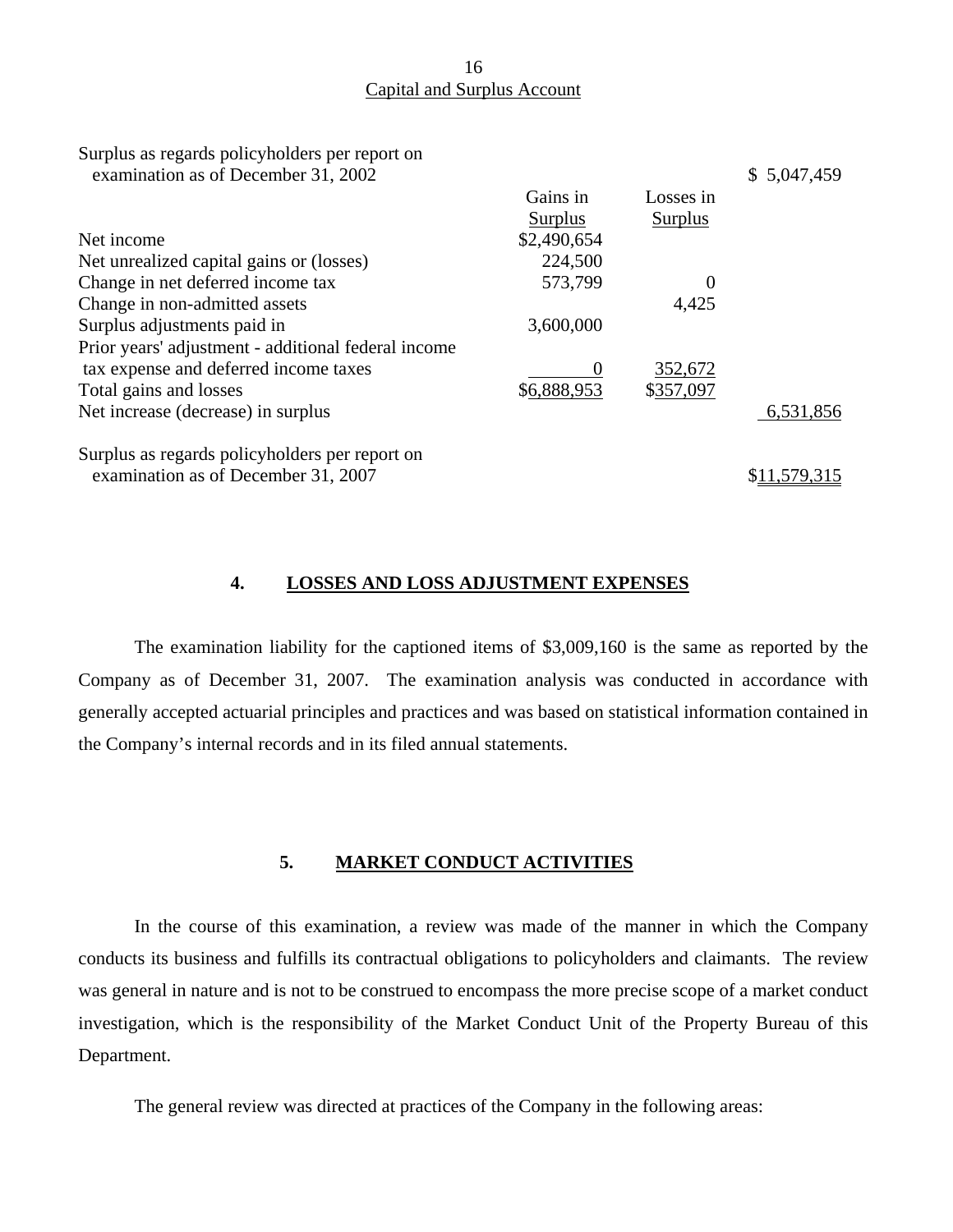A. Treatment of Policyholders

B. Cancellation and non-renewal

# Treatment of Policyholders (Claims and Complaint Handling)

A sample of claims from Company data as well as a sample of complaints from the Company's complaint log was selected and reviewed for compliance with Department Regulation No. 64.

Part 216.6 of Regulation No. 64 - Standards for prompt, fair and equitable settlements; states:

(a) In any case where there is no dispute as to coverage, it shall be the duty of every insurer to offer claimants, or their authorized representatives, amounts which are fair and reasonable as shown by its investigation of the claim, providing the amounts so offered are within policy limits and in accordance with the policy provisions.

(b) Actual cash value, unless otherwise specifically defined by law or policy, means the lesser of the amounts for which the claimant can reasonably be expected to: (2) replace it with an item substantially identical to the item damaged. Such amount shall include all monies paid or payable as sales taxes on the item repaired or replaced…"

(c) "…If the insurer needs more time to determine whether the claim should be accepted or rejected, it shall so notify the claimant, or the claimant's authorized representative, within 15 business days after receipt of such proof of loss, or requested information. Such notification shall include the reasons additional time is needed for investigation. If the claim remains unsettled, unless the matter is in litigation or arbitration, the insurer shall, 90 days from the date of the initial letter setting forth the need for further time to investigate, and every 90 days thereafter, send to the claimant, or the claimant's authorized representative, a letter setting forth the reasons additional time is needed for investigation…"

Upon reviewing the sample of claim and complaints filed, seven of the selected claims and four of New York Insurance Department complaints were not in compliance with Part 216.6 (b)(2) and (c) of Department Regulation No. 64.

It is recommended that the Company comply with the Department Regulation No. 64.

### Cancellation and Non-Renewal

The examiner reviewed the Company's cancellation and non-renewal practices for compliance with Section 3425 of the New York Insurance Law: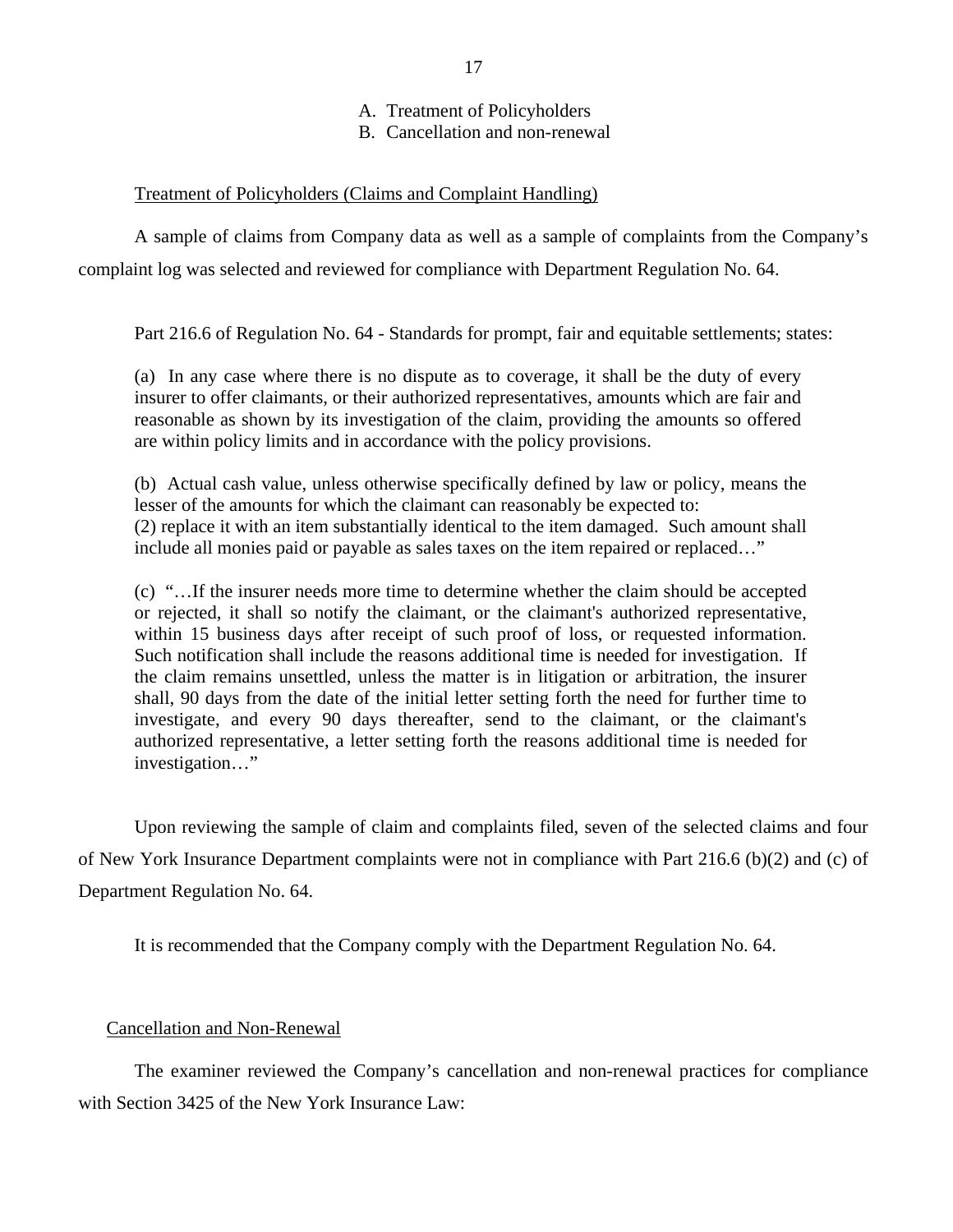- (a) Two of the selected policies were improperly non-renewed, and one cancellation notice to the insured could not be found.
- (b) Twelve policies were cancelled for substantial risk, i.e., "dwelling is not owner occupied," "house vacant," or "dwelling under construction and not owner occupied," which is not in compliance with Department Circular Letter No. 23 (2008). The Circular Letter states:

"... Insurance Law Section  $3425(c)(2)(E)$  applies only when there has been an actual physical change to the property that renders the property uninsurable in accordance with insurer's underwriting guidelines. Physical change occurs only when the dwelling or property has been altered or changed in some manner. (See Opinion of Office of General Counsel No. 04-11-20, November 29, 2004). The fact that an insured is not occupying a residence does not constitute a physical change to the premises within the meaning of Section  $3425(c)(2)(E)$ ". "Similarly, the fact that an insured is not occupying a residence does not, standing alone, constitute grounds for cancellation of a homeowners' policy under Insurance Law Section  $3425$  (c)(2)(D)..."

It is recommended that the Company comply with Section 3425 of the New York Insurance Law and Department Circular Letter No. 23 (2008).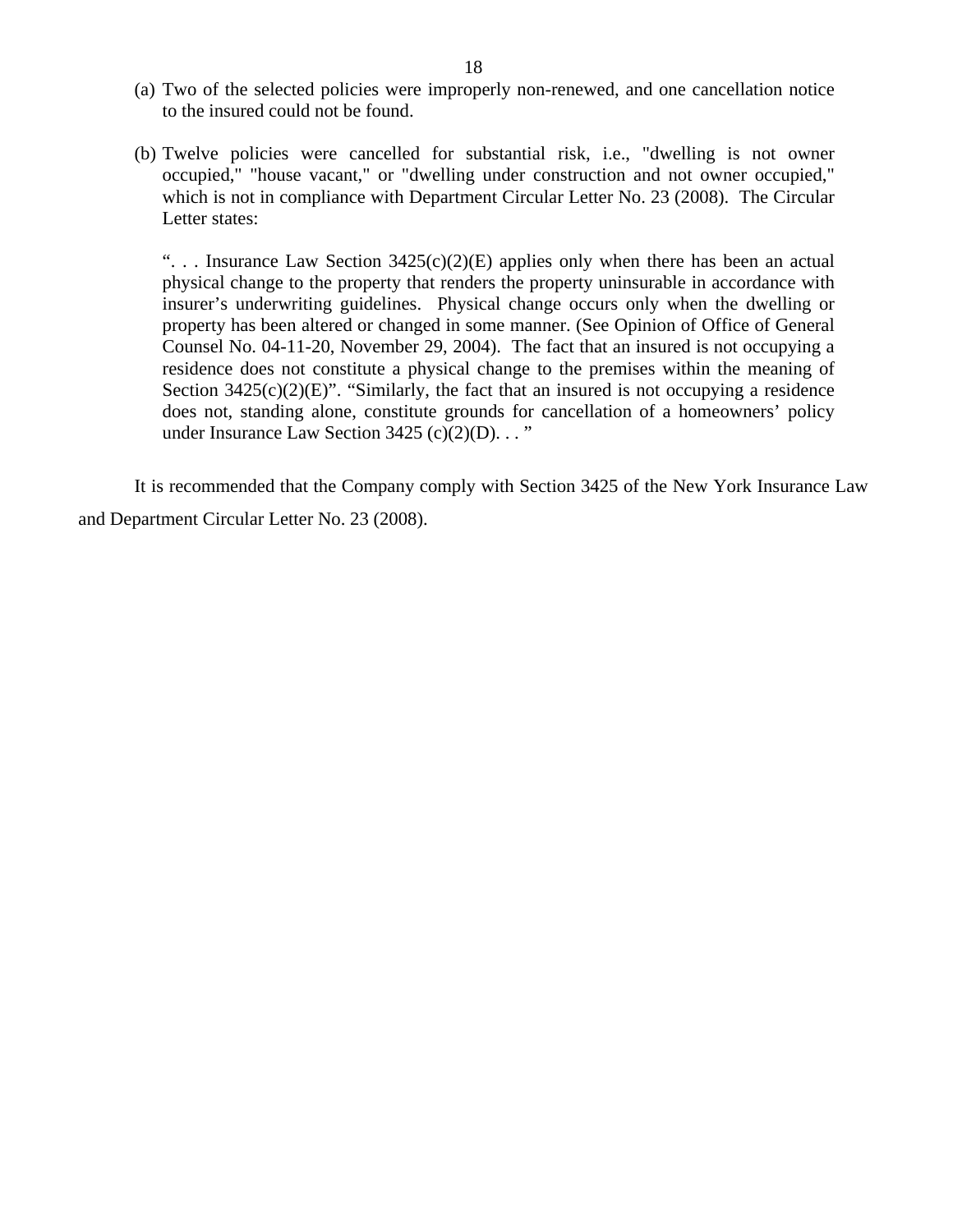# **6. COMPLIANCE WITH PRIOR REPORT ON EXAMINATION**

The prior report on examination contained fourteen recommendations as follows (page numbers refer to the prior report):

### ITEM PAGE NO.

#### A. Management

 i. It is recommended that the Company comply with Section  $1201(a)(5)(B)(v)$  of the New York Insurance Law and Article III, Section 2 of its by-laws and maintain at least thirteen members of its board of directors. 4

The Company has complied with this recommendation.

ii. It is recommended that the Company comply with its by-laws and hold four regularly scheduled quarterly meetings of its board of directors. 4

The Company has complied with this recommendation.

iii. It is recommended that board members who are unable or unwilling to attend meetings consistently should resign or be replaced. 5

The Company has complied with this recommendation.

#### B. Reinsurance

 i. It is recommended that the Company comply with Department guidelines concerning multiple reinsureds. 8

The Company has complied with this recommendation.

ii. It is recommended that the Company conform the insolvency clause of its excess of loss agreement to comply with Section 1308 of the New York Insurance Law. 9

The Company has complied with this recommendation.

iii. It is recommended that the Company amend its offset clause to state that in the event of the insolvency of the ceding company, offsets shall only be permitted in accordance with Section 7427 of the New York Insurance Law. 9

The Company has complied with this recommendation.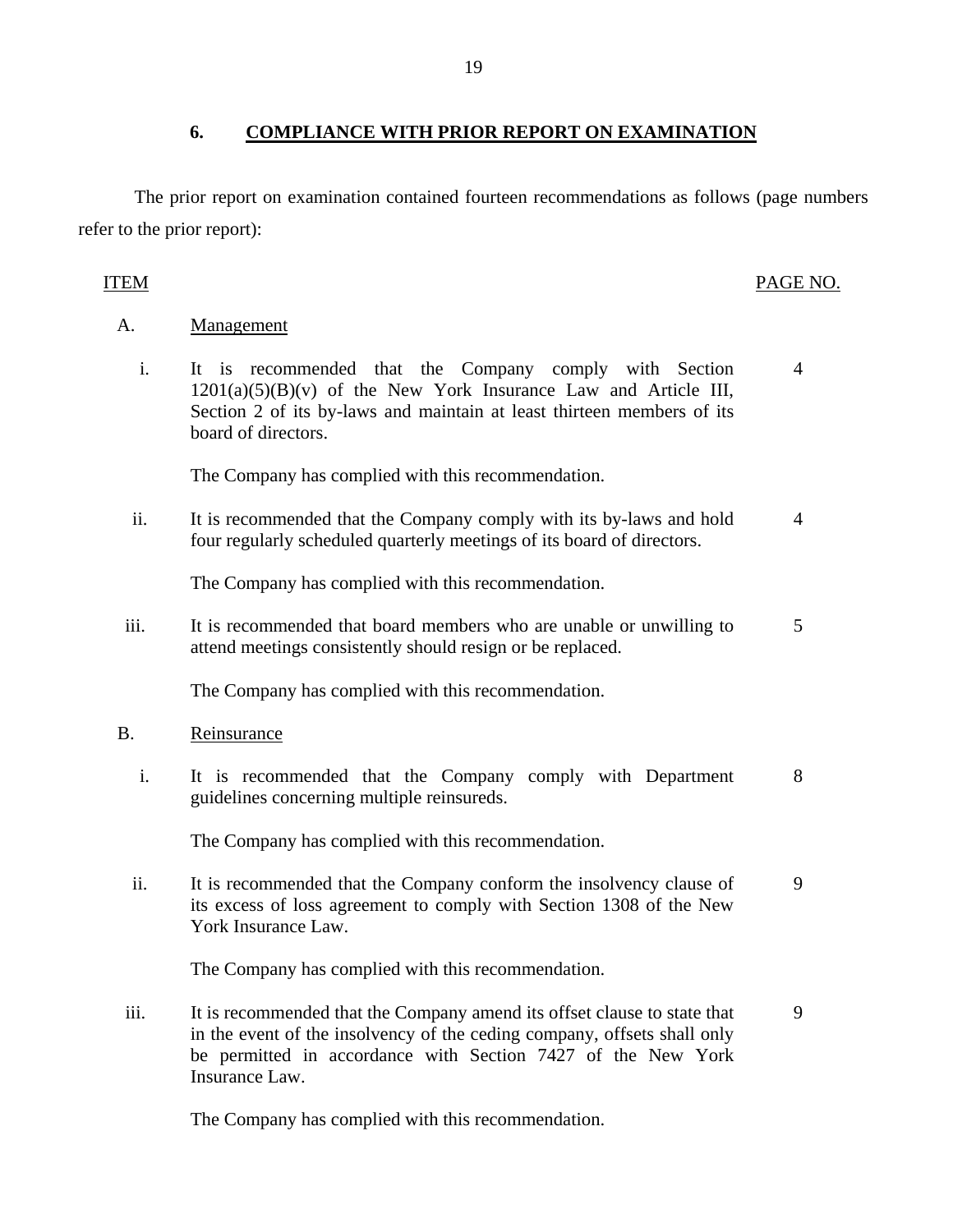iv. It is recommended that the arbitration clause of both the excess of loss 10 and quota share agreements be amended to state that arbitration should take place in New York State.

The Company has complied with this recommendation.

#### C. Holding Company System

It is recommended that the Company submit its tax allocation agreement 12 to the Department for approval pursuant to Department Circular Letter No. 33 (1979).

The Company has complied with this recommendation.

#### D. Abandoned Property Law

It is recommended that the Company file abandoned property reports on 13 a timely basis pursuant to the provisions of Section 1316 of the New York Abandoned Property Law.

The Company has complied with this recommendation.

#### E. Accounts and records

### i. CPA Engagement Letter

It is recommended that the Company incorporate the provisions of 14 Section 89.2 of Department Regulation 118 into its audit engagement letter with its certified public accountant.

The Company has complied with this recommendation.

#### ii. Investment Guidelines

It is recommended that the Company's written investment guidelines be 14 submitted to its board of directors for approval.

The Company has complied with this recommendation.

#### iii. Records

(a) It is recommended that the Company comply with Section 325(a) of the 15 New York Insurance Law by keeping and maintaining its books of account in its principal office in New York State.

The Company has complied with this recommendation.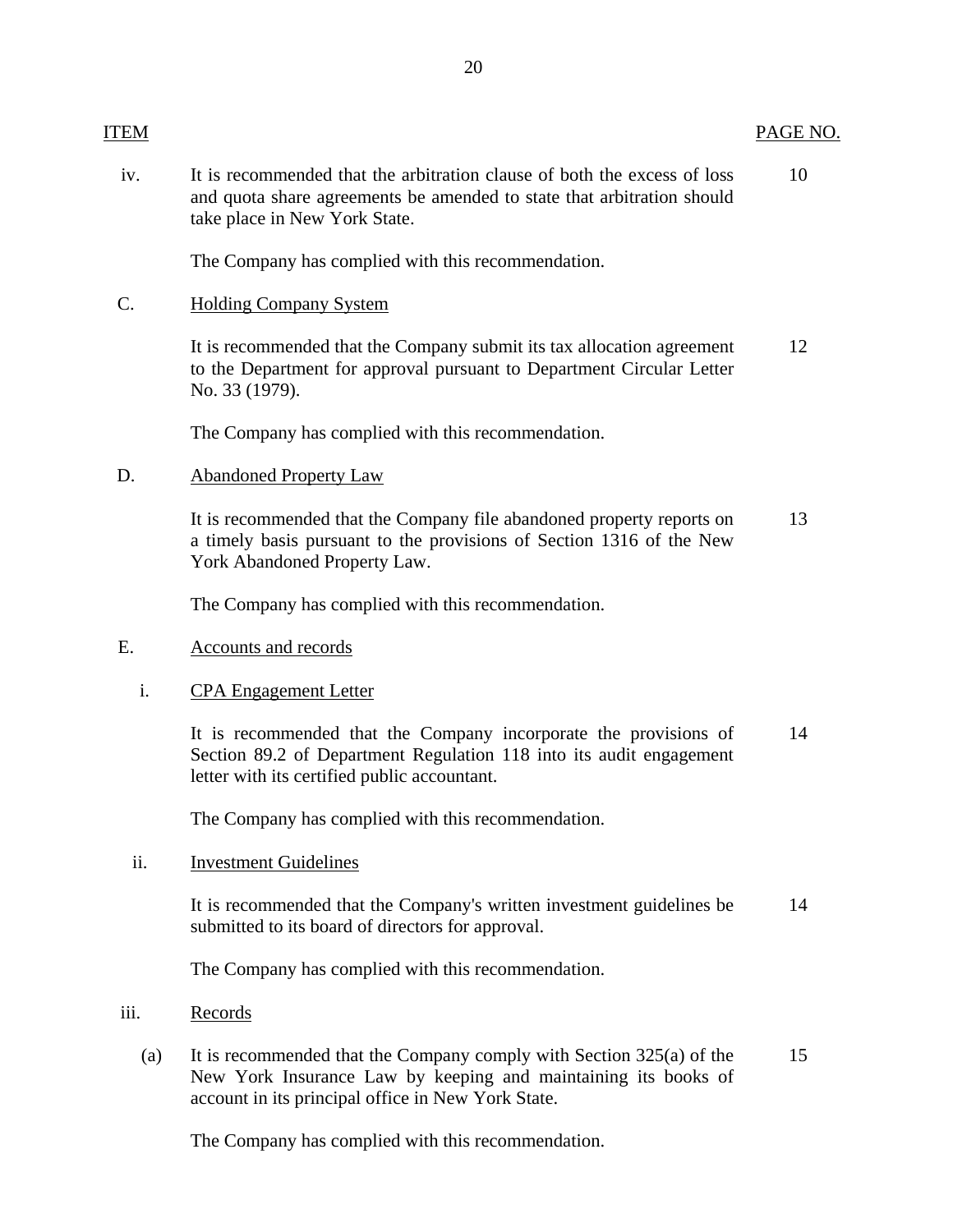### <span id="page-22-0"></span>ITEM PAGE NO.

15 (b) In addition, it is recommended that the Company's board of directors adopt a plan for keeping and maintaining its books of account outside of New York State and submit this plan to the Superintendent for approval, in accordance with Section 325(b) of the New York Insurance Law.

The Company has complied with this recommendation.

### F. Market Conduct Activities

It is recommended that the Company comply with the requirements of 20 Department Regulation No. 64.

The Company has not complied with this recommendation. A similar comment is made in this report.

# **7. SUMMARY OF COMMENTS AND RECOMMENDATIONS**

## ITEM PAGE NO.

### A. Management

### Conflict of Interest

It is recommended that the Company comply with their own internal policy by ensuring that senior management and directors sign the annual conflict of interest statements in a timely manner. 5

### B. Accounts and Records

### i. Custodial Agreement

It is recommended that the Company procure a custodial agreement in 11 compliance with the NAIC guidelines.

### ii. Investment Designation

It is recommended that the Company exercise due diligence in preparation of annual statement Schedule D going forward. 11

### iii. Investment Reconciliation

It is recommended that the Company reconcile its investment portfolio 11 to the custodian bank statements on a monthly basis.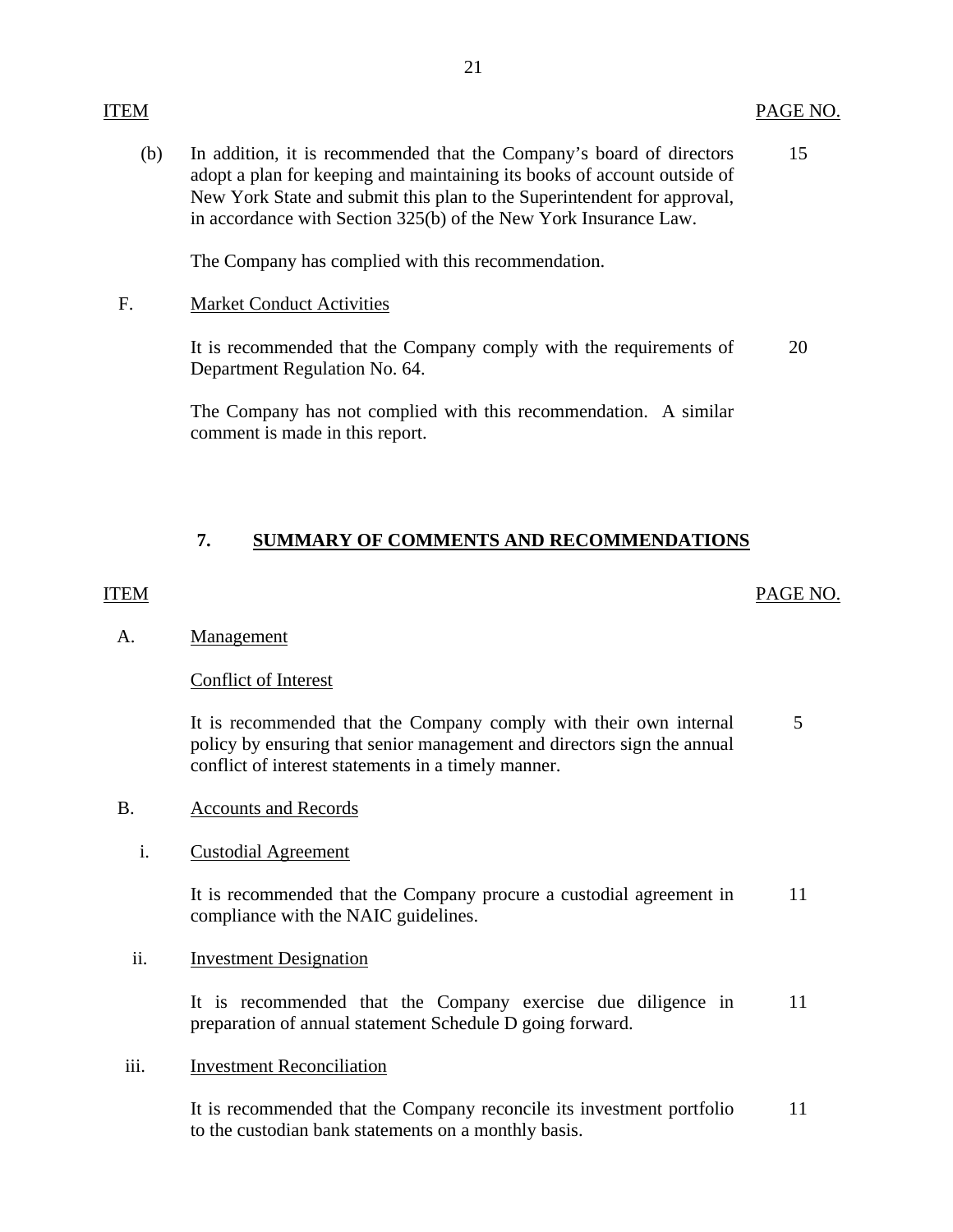### iv. Capital Contributions

It is recommended that the Company comply with the notification 11 requirements set forth in Section 1505(d)(1) of the New York Insurance Law.

# C. Information Systems and Controls

It is recommended that the Company implement control policies and 12 procedures that would improve the overall effectiveness of the information system ("IS") control areas identified by the Kansas Insurance Department.

#### D. Market Conduct Activities

#### i. Treatment of Policyholders

It is recommended that the Company comply with the Department 17 Regulation No. 64.

#### ii. Cancellation and Non-Renewal

It is recommended that the Company comply with Section 3425 of the 18 New York Insurance Law and Department Circular Letter No. 23 (2008).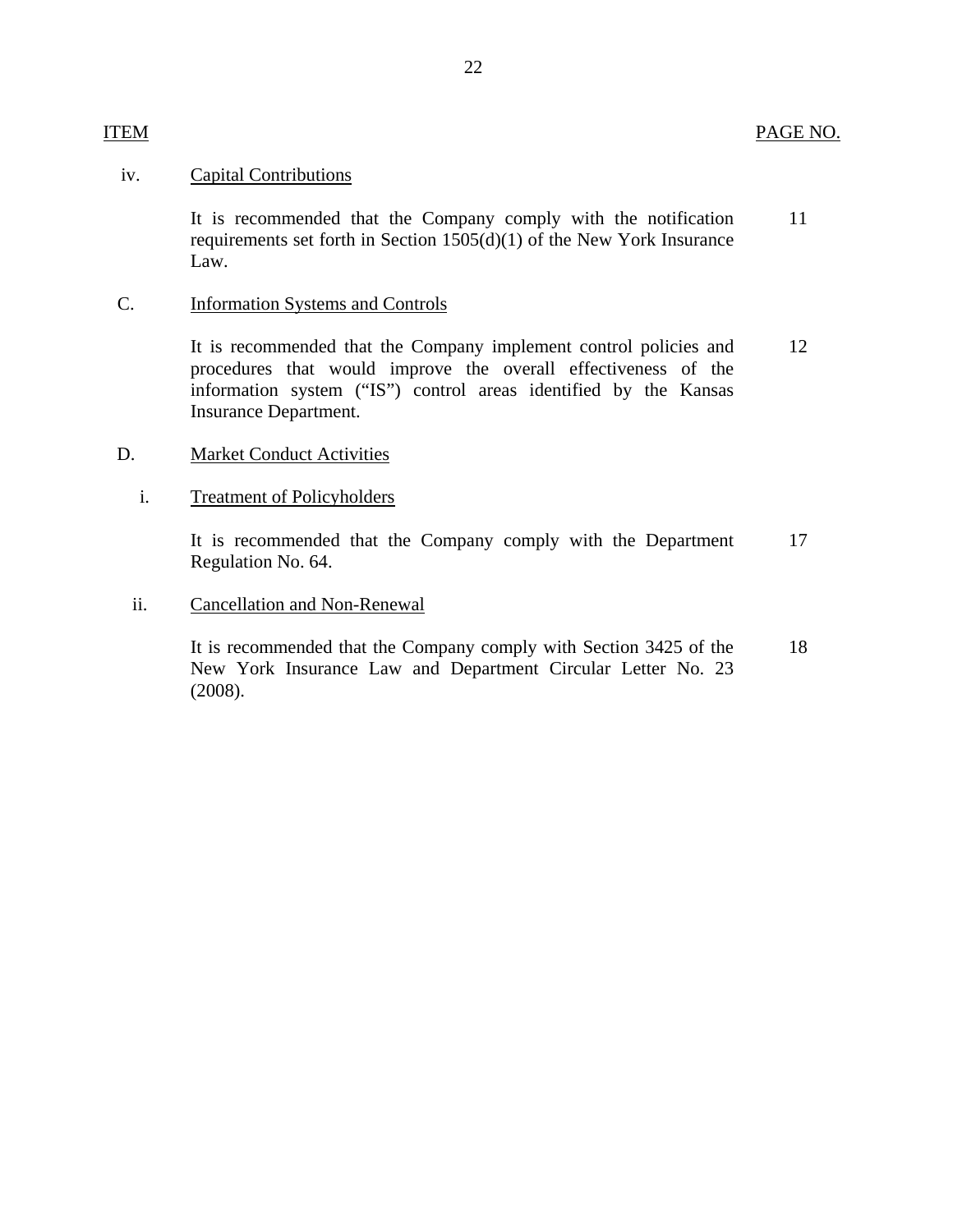Respectfully submitted,

 $\frac{1}{\sqrt{S}}$  Adebola Awofeso, Senior Insurance Examiner

STATE OF NEW YORK ) )SS:  $\mathcal{L}$ COUNTY OF NEW YORK )

ADEBOLA AWOFESO, being duly sworn, deposes and says that the foregoing report, subscribed by him, is true to the best of his knowledge and belief.

 $\sqrt{s}$ /s/ Adebola Awofeso

Subscribed and sworn to before me

this  $\_\_\_\_\_\$  day of  $\_\_\_\_\_\_\_\_\_\$ , 2009.